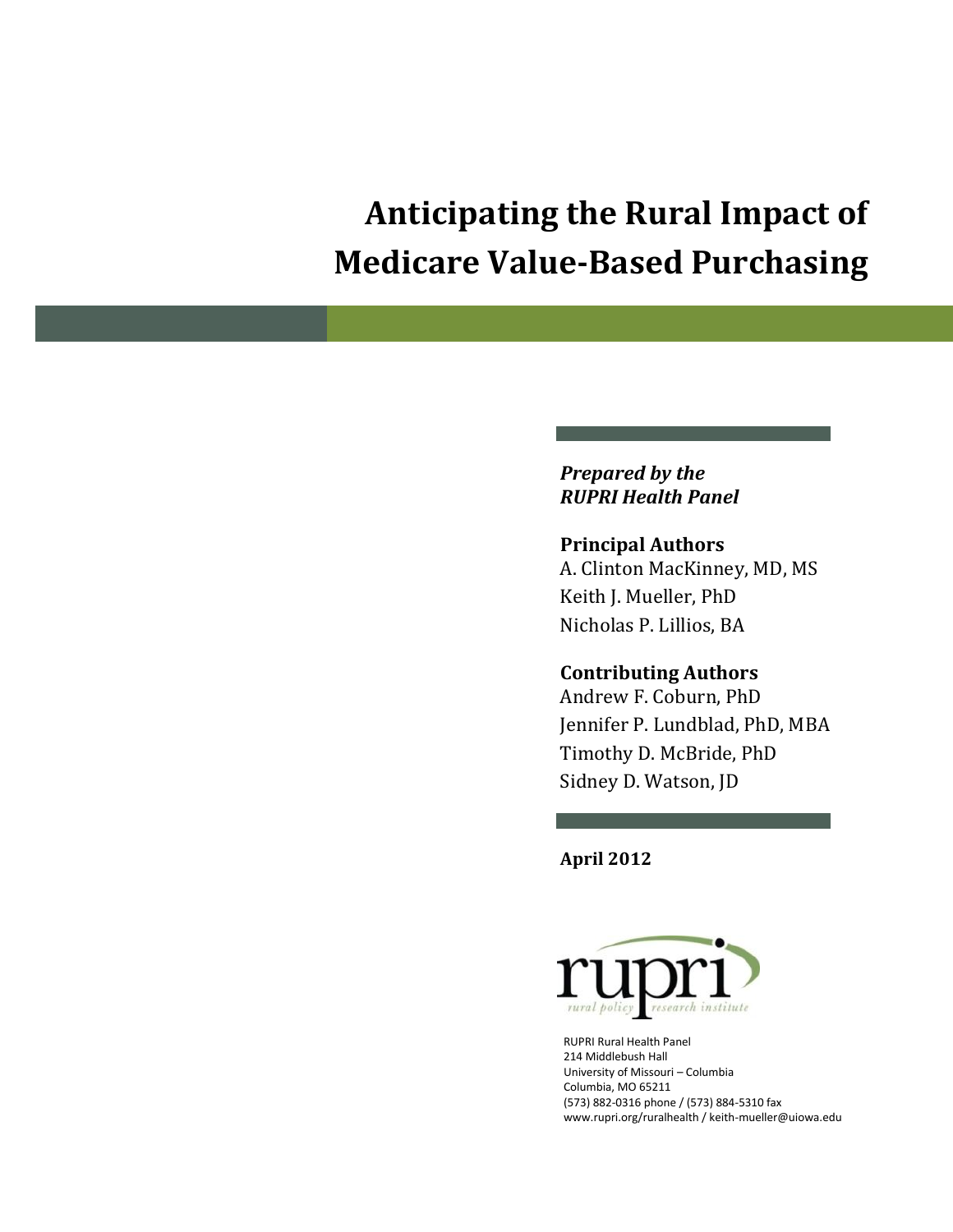This report was funded by the Federal Office of Rural Health Policy, Health Resources and Services Administration, US Department of Health and Human Services.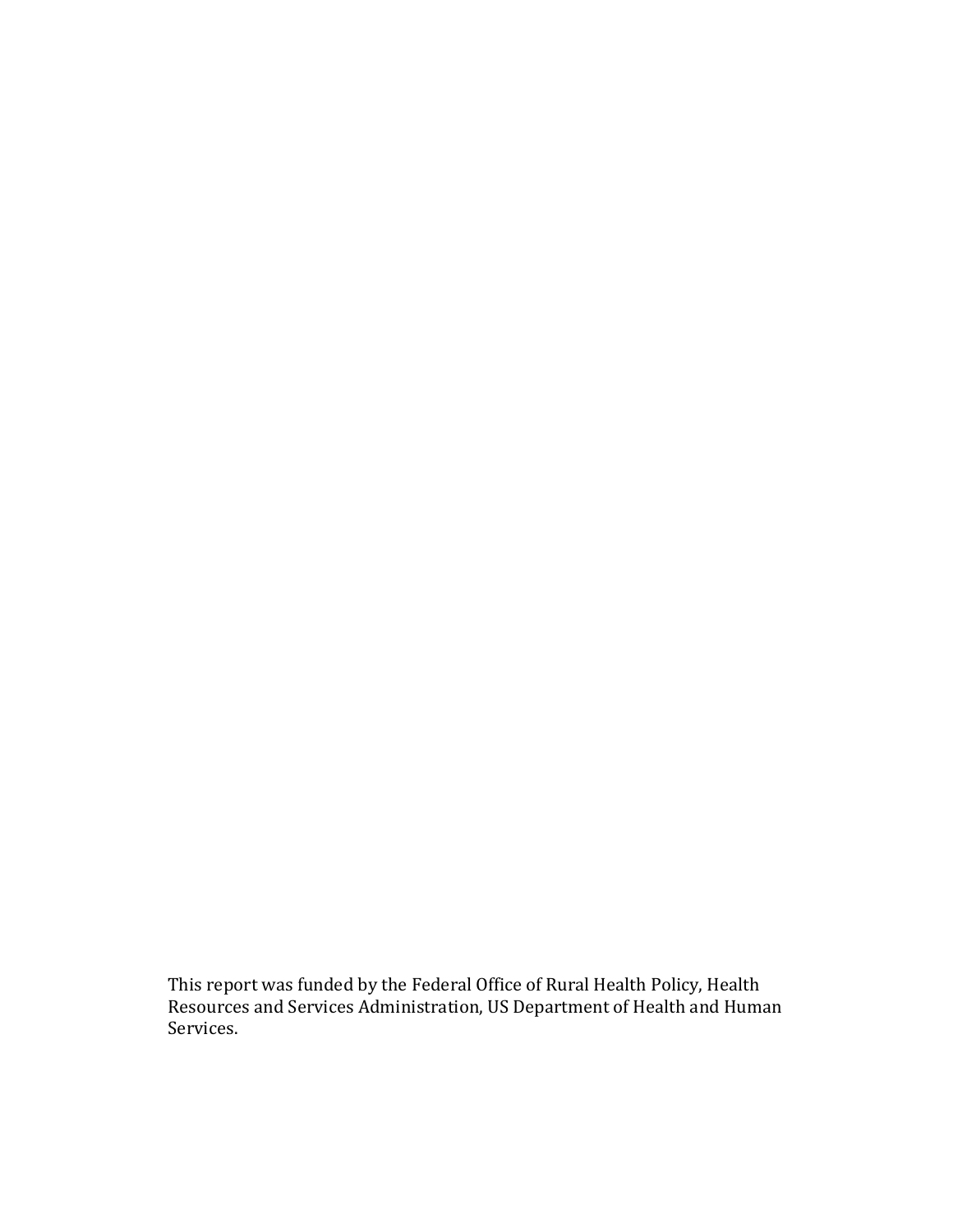# **Table of Contents**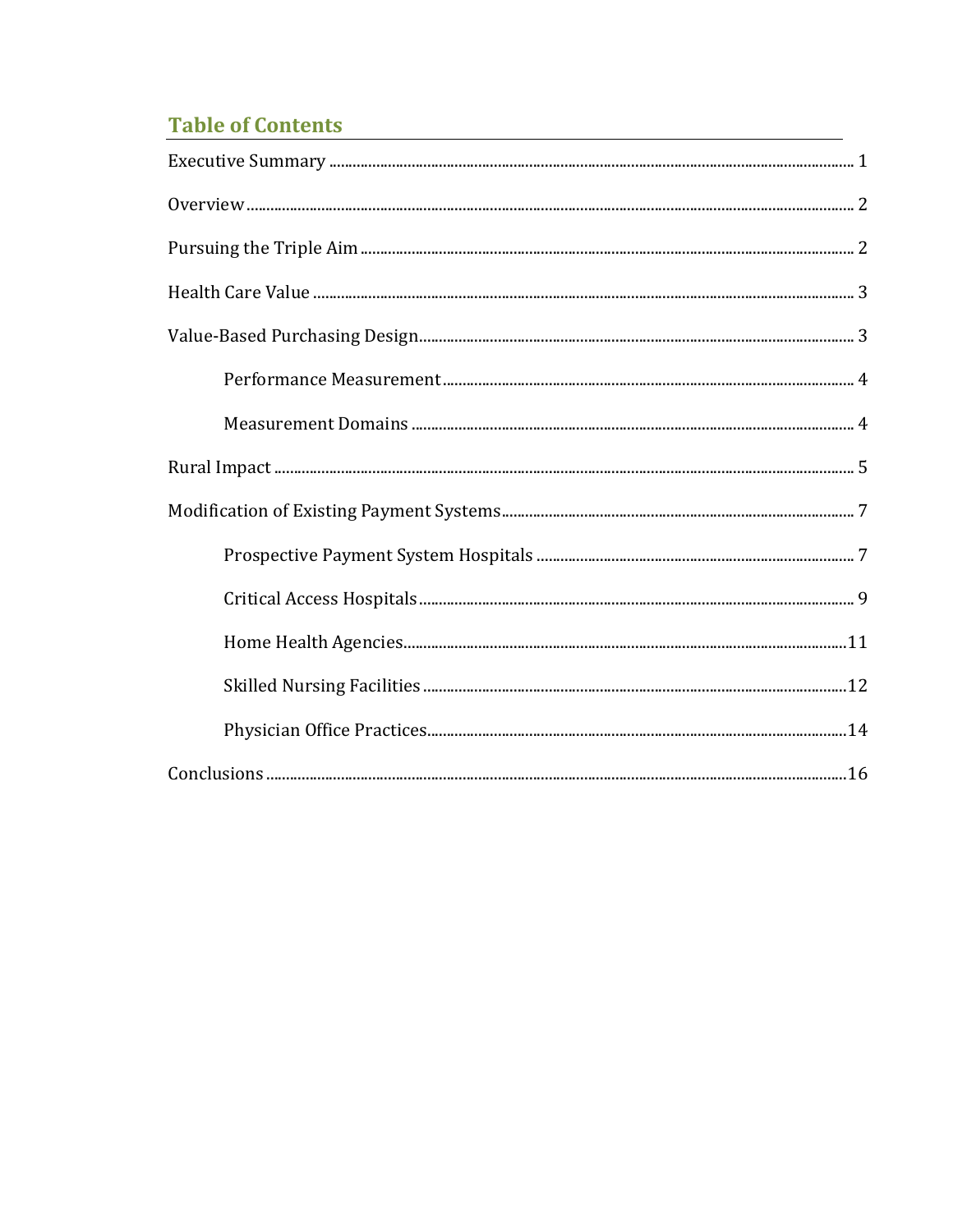### **Executive Summary**

Value-based purchasing (VBP) represents a collection of new Medicare payment programs designed to improve clinical quality and patient experience while reducing cost inflation. In this paper, we discuss several forces leading to the design and implementation of Medicare VBP programs and then describe programs for five provider types: prospective payment hospitals, critical access hospitals, skilled nursing facilities, home health agencies, and physician office practices. These VBP programs are in various stages of implementation, including statutory language only, demonstration projects, and staged program implementation. We also describe (if applicable) the legislative statute, regulations or demonstration project details, rural inclusion, and preliminary results of Medicare VBP programs.

Although VBP outcomes thus far are mixed, VBP provides incentives to improve clinical quality and patient experience while reducing cost inflation. The Centers for Medicare and Medicaid Services should actively include rural in new VBP program opportunities. Many rural providers are eager to demonstrate their performance on quality measures. While we encourage rural participation in VBP programs, we outline several questions and comments that rural providers and policy makers should consider prior to VBP program participation.

Our paper presents a general discussion and implications for rural providers, without detailed policy suggestions. Specific recommendations for the Secretary of Health and Human Services can be found in a White Paper published by the National Advisory Committee on Rural Health and Human Services. $<sup>1</sup>$ </sup>

We conclude that rural provider inability to take advantage of efficiencies of scale (volume) in a fee-for-service payment environment should not become a compounding disadvantage during VBP program participation. New VBP program designs should acknowledge the safety-net status of many rural providers and rural providers' fragile financial status exacerbated by a volume-dependent payment system. Risk-adjustment methodologies require special consideration since rural divergence from the mean dramatically increases the importance of special circumstances. In fact, special consideration of rural disparities may be appropriate due to historic and persistent rural health disparities and access challenges. Assuring high quality care across all providers should be a policy goal that recognizes the unique needs of rural people and places to access a health care system that is both high quality and cost efficient. Ideally, VBP programs should be aligned across health care provider types to ensure coordination of services and to avoid inappropriately moving resources from one provider to another. VBP performance measures must be pertinent to the services provided by rural providers. Finally, health services research should be engaged during VBP design development to ensure that program effectiveness evaluation accurately assesses new VBP health care payment policies.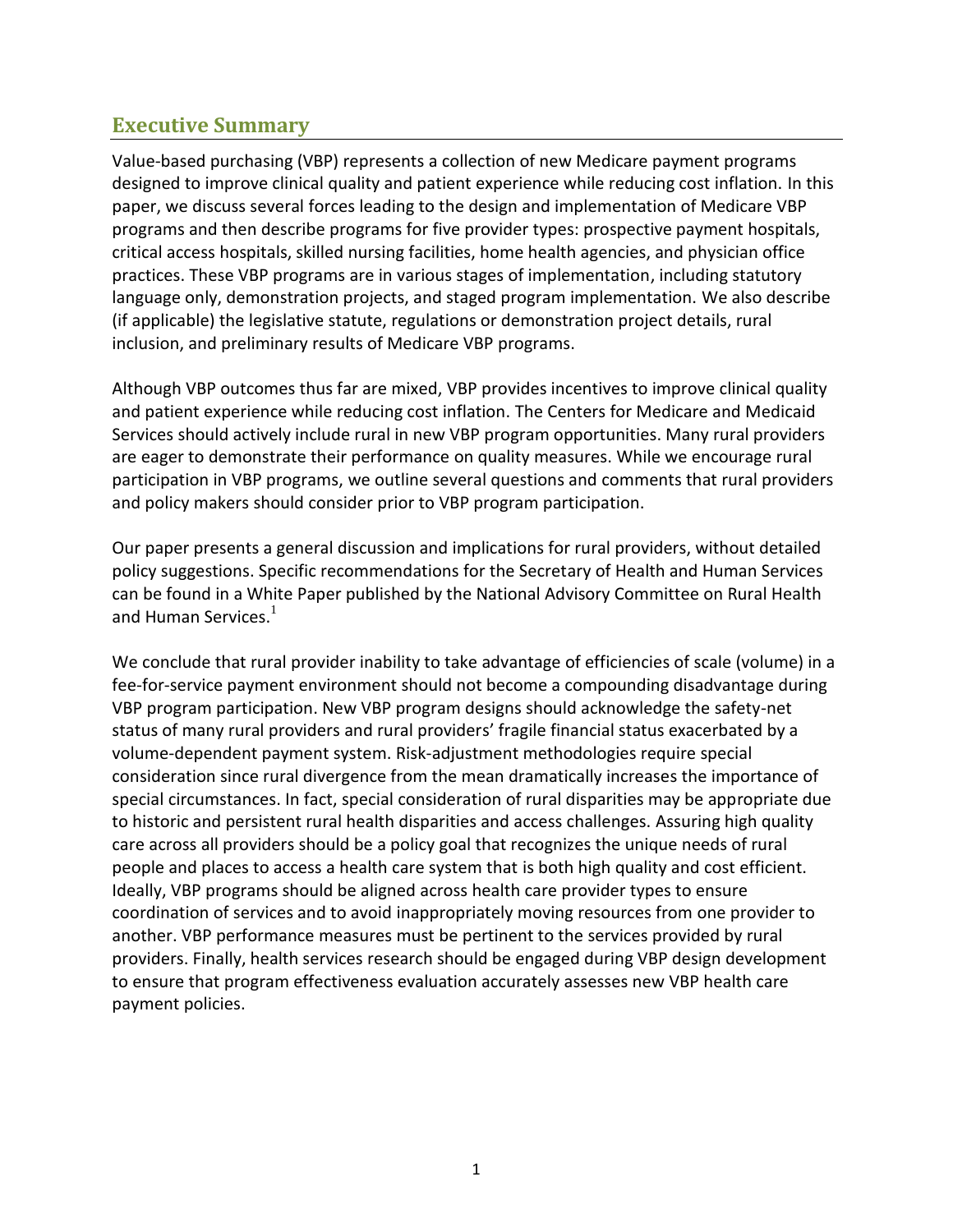### **Overview**

In this paper, we describe several U.S. health care system forces that have led to new Medicare payment programs and demonstrations. Some new Medicare payment programs fundamentally change health care delivery and payment, such as the Medicare Shared Savings program, bundled payments, patient-centered medical homes, and episodes of care. However, the Centers for Medicare and Medicaid Services (CMS) has also implemented (or plans to implement) modifications of existing payment systems to introduce VBP. This paper will describe (if applicable) the legislative statute, regulations or demonstration project details, rural inclusion, and preliminary results of Medicare value-based purchasing (VBP) programs for (1) prospective payment system (PPS) hospitals, (2) critical access hospitals (CAHs), (3) home health agencies (HHAs), (4) skilled nursing facilities (SNFs), and (5) physician office practices. Table 2, located at the end of the paper, summarizes the VBP program descriptions and assessments. We also describe the impact these programs will likely have on rural providers, through exploration of the following questions.

- Might (comparatively) inadequately capitalized rural health providers be less successful in VBP programs?
- Might VBP disadvantage rural safety-net providers due to geographic isolation?
- Might VBP programs disadvantage independent rural providers compared to providers owned or managed by a large health care system?
- Do budget-neutral VBP programs discourage sharing best practices?
- If VBP programs do not specifically reward care coordination between potentially competing providers, might different VBP programs reinforce misaligned incentives?
- Might VBP result in a bimodal curve of high- and low-performing providers?
- Will risk-adjustment methodologies adequately adjust for rural illness, disability, and geographic isolation?
- Will sound statistical methodologies consider performance variation secondary to low volumes?

# **Pursuing the Triple Aim**

CMS provides health coverage for 100 million Americans, $^2$  nearly one-third of all U.S. citizens. Thus, CMS' reach is vast and its policy impacts profound, including in rural America, where rural people are disproportionately elderly<sup>3</sup> (thus utilizing Medicare coverage) and disproportionately poor<sup>4</sup> (thus utilizing Medicaid services). But how does CMS plan to achieve the Institute of Medicine's six aims for health care system improvement (that health care be safe, effective, patient-centered, timely, efficient, and equitable)<sup>5</sup> and the Institute for Healthcare Improvement's Triple Aim of better care, better health, and reduced costs through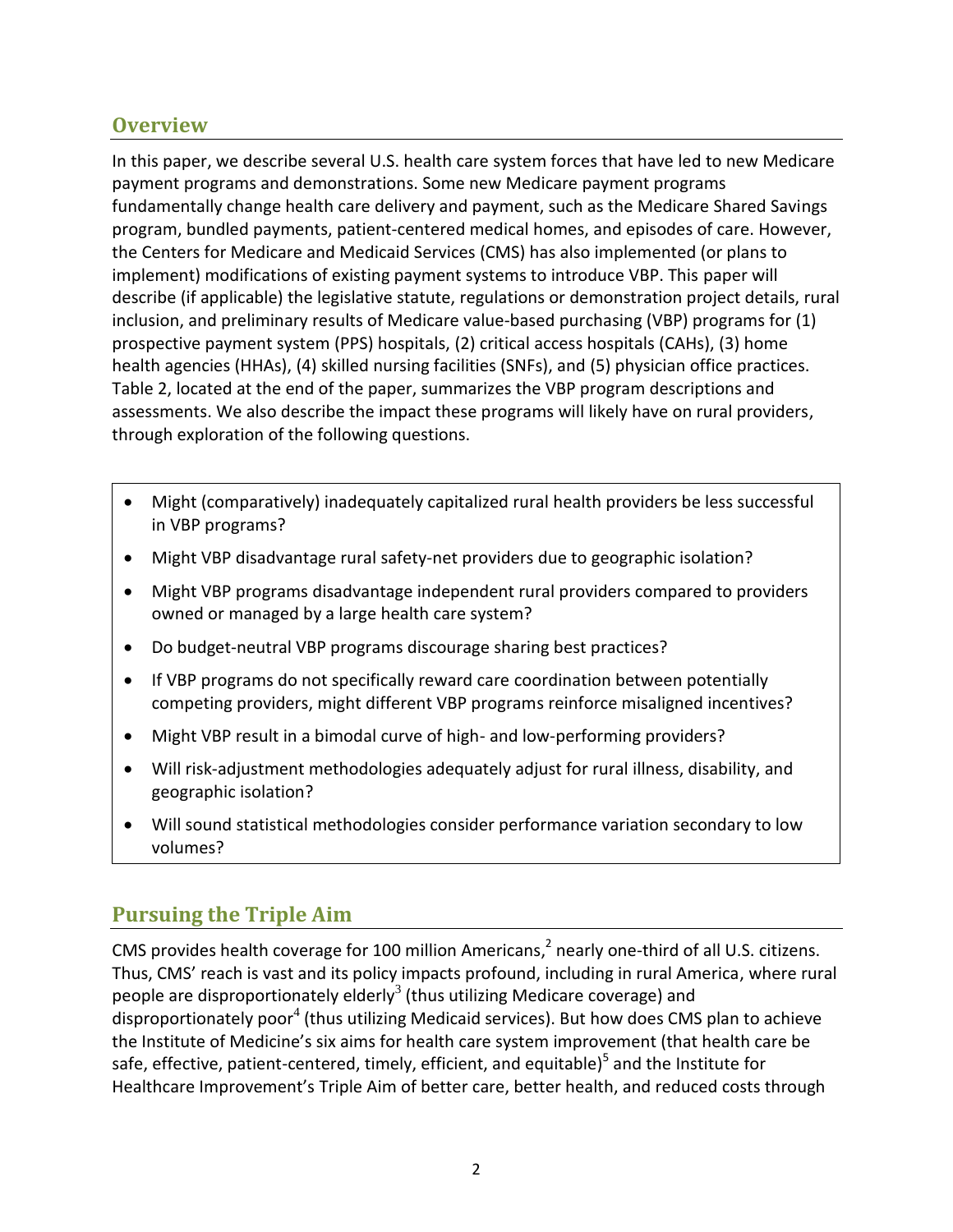improvement? The Patient Protection and Affordable Care Act (ACA) established the Center for Medicare and Medicaid Innovation that is now actively testing new health care delivery and financing models designed to achieve the Triple Aim. The ACA also modifies certain existing health care provider payment systems to accelerate shifting Medicare's provider payment system from volume-based (paying for each individual service, or fee-for-service) toward valuebased (in which services such as clinical quality, patient experience, and efficiency are rewarded).

# **Health Care Value**

Robert Berenson commented, "U.S. health care quality is often mediocre, yet provided at an enormous cost. Mediocre quality suffers no sanctions..."<sup>6</sup> In fact, mediocre quality is often rewarded with payment for additional volume as providers work to correct previous quality deficiencies. In a *New York Times* editorial, former Senator Bill Frist commented, "The most powerful way to reduce costs (and make room for expanded coverage) is to shift away from 'volume-based' reimbursement (the more you do, the more money you make) to 'value-based' reimbursement."<sup>7</sup> Understanding that "form follows finance," the provider payment system

must be engaged to encourage provider behaviors that achieve higher quality and better service delivered at lower cost. A new system is needed, a system that strives for health care *value*. Although the

## **Health Care Value = Quality + Service Cost**

measurement of value is complex, health care value can nonetheless be described simply. Health care value equals quality plus service, divided by cost. The parallel to the Triple Aim is obvious. Quality and service imply a focus on better patient care and better population health. Cost implies reducing the cost of care, or decreasing cost inflation ("bending the cost curve"). Taken as a whole, pursuing the Triple Aim concurrently pursues value. Thus, Medicare is using its expansive market power to no longer pay exclusively for individual services, but rather to buy health care value, a strategy called *value-based purchasing* (VBP)*.*

# **Value-Based Purchasing Design**

VBP can be considered as a series of sequential steps along a continuum, from performance

measurement to VBP. With performance measurement, simply organizational attention to performance can result in improvement. Public performance reporting, which allows peer comparisons, encourages further improvement.

| <b>Paying for Value Continuum</b> |           |     |     |  |  |
|-----------------------------------|-----------|-----|-----|--|--|
| <b>Measuring</b>                  | Reporting | P4P | VBP |  |  |

The next step in the continuum is pay-for-performance (P4P), which pays providers bonuses for improved performance or sustained high achievement on a particular measure(s), such as diabetic control or mammogram rates. P4P incents providers with either financial bonuses for improved performance (such as clinical quality or patient experience) or financial withholds with an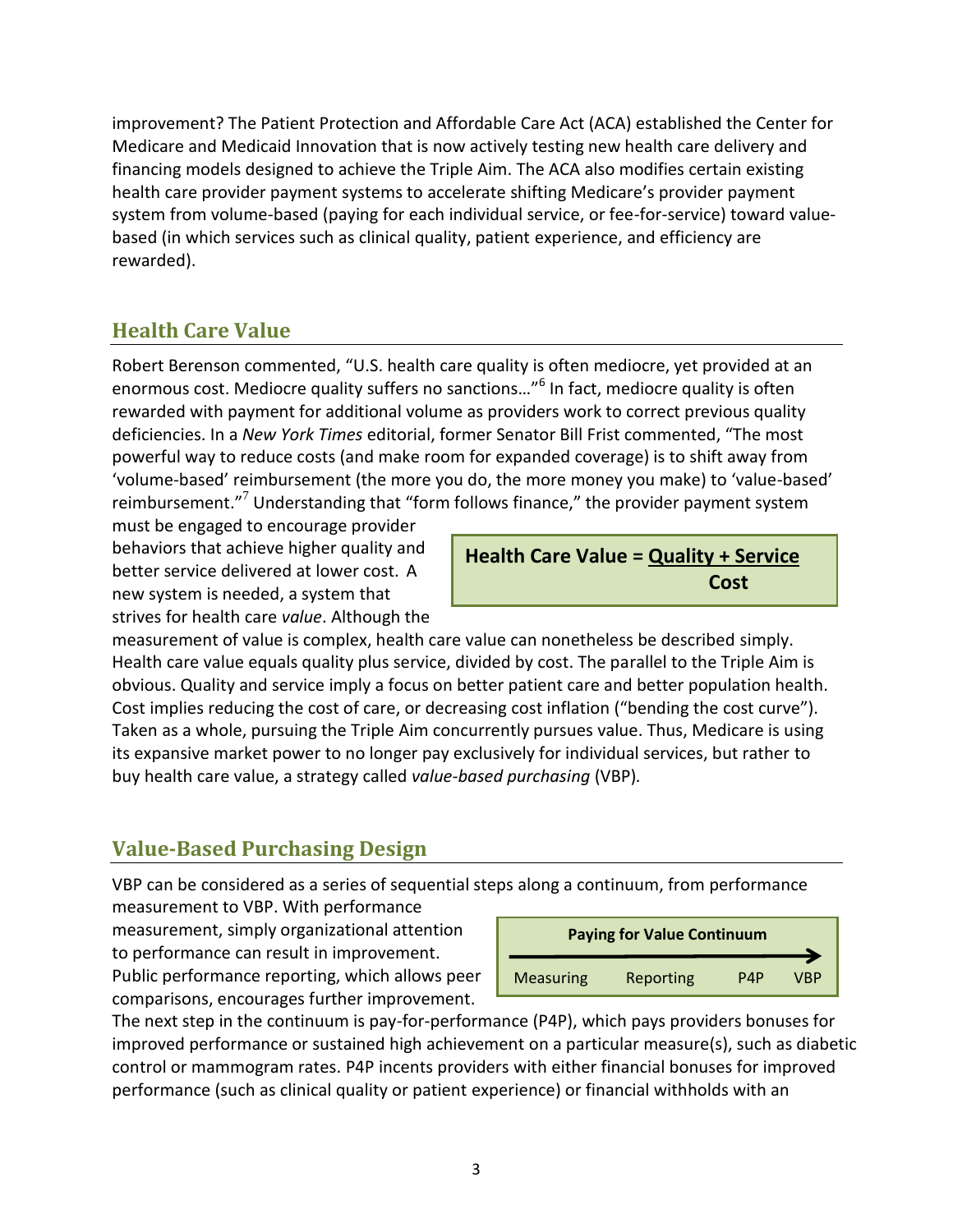opportunity to "claw back" those withholds through improved performance. P4P does not engage the entire spectrum of performance. Important performance parameters may be neglected, or providers may concentrate excessively on the specific measure(s) used to adjust payment. Lastly, P4P offers no incentive to be efficient. In fact, a provider may be reluctant to invest in performance improvement infrastructure unless the anticipated return on the investment was favorable, thus potentially increasing the cost of care. The Triple Aim goal of better care, better health, *and* lower cost suggests that P4P bonuses for quality and patient experience are incomplete. To assess value, and then pay health care providers differentially on value-based performance, quality, service, and cost must be assessed simultaneously. Adding health care cost metrics to performance measurement rounds out the VBP design system. With VBP, Medicare purchases the desired outcomes of high clinical quality and patient safety, patient experience, and efficient use of taxpayer resources.

Albert Einstein famously said, "Everything that can be counted does not necessarily count; everything that counts cannot necessarily be counted." Despite Einstein's admonition, it has also been said, "You can't manage what you can't measure." Thus, VBP system design will require "counting" or measurement. And measurement first requires objective definitions of both performance and value metrics.

#### *Performance Measurement*

Performance is relative—relative to an external benchmark or relative to prior performance. Payers may use either reference point, or both, to determine provider performance and hence reward. But achievement-based systems (achieving performance above an external benchmark) or improvement-based systems (improving beyond a past level of performance) present different challenges. Achievement-based performance measurement does not ensure the external benchmark's validity or appropriateness. That type of measurement also does not consider factors beyond a provider's control that might influence performance relative to the benchmark. On the other hand, improvement-based performance measurement does not ensure that all providers are incented to meet at least a minimum level of performance. Furthermore, the effort to achieve improvement is variable. For example, improving from poor performance to mediocre performance often requires fewer resources and less effort than improving from excellent performance to bestin-class performance. Thus, sophisticated VBP systems use both achievement-based and improvement-based measures to assess performance simultaneously.

#### *Measurement Domains*

Quality refers to measures of clinical quality and patient safety. Although ideally health care should improve citizen productivity, longevity, and quality of life, these are challenging (but not impossible) metrics to quantify. Thus, current quality metrics are generally more discrete and time-limited, such as vaccination rates or proper medication utilization. Quality measures may be either process measures, outcome measures, or a composite of the two. Process measures refer to a measure of clinical processes, such as how quickly a chest pain patient receives an electrocardiogram in the emergency room. Many of these measures reflect evidence-based medicine, yet do not necessarily reflect what is important to a patient. Furthermore, focus on process measures may divert attention from other equally important or more important quality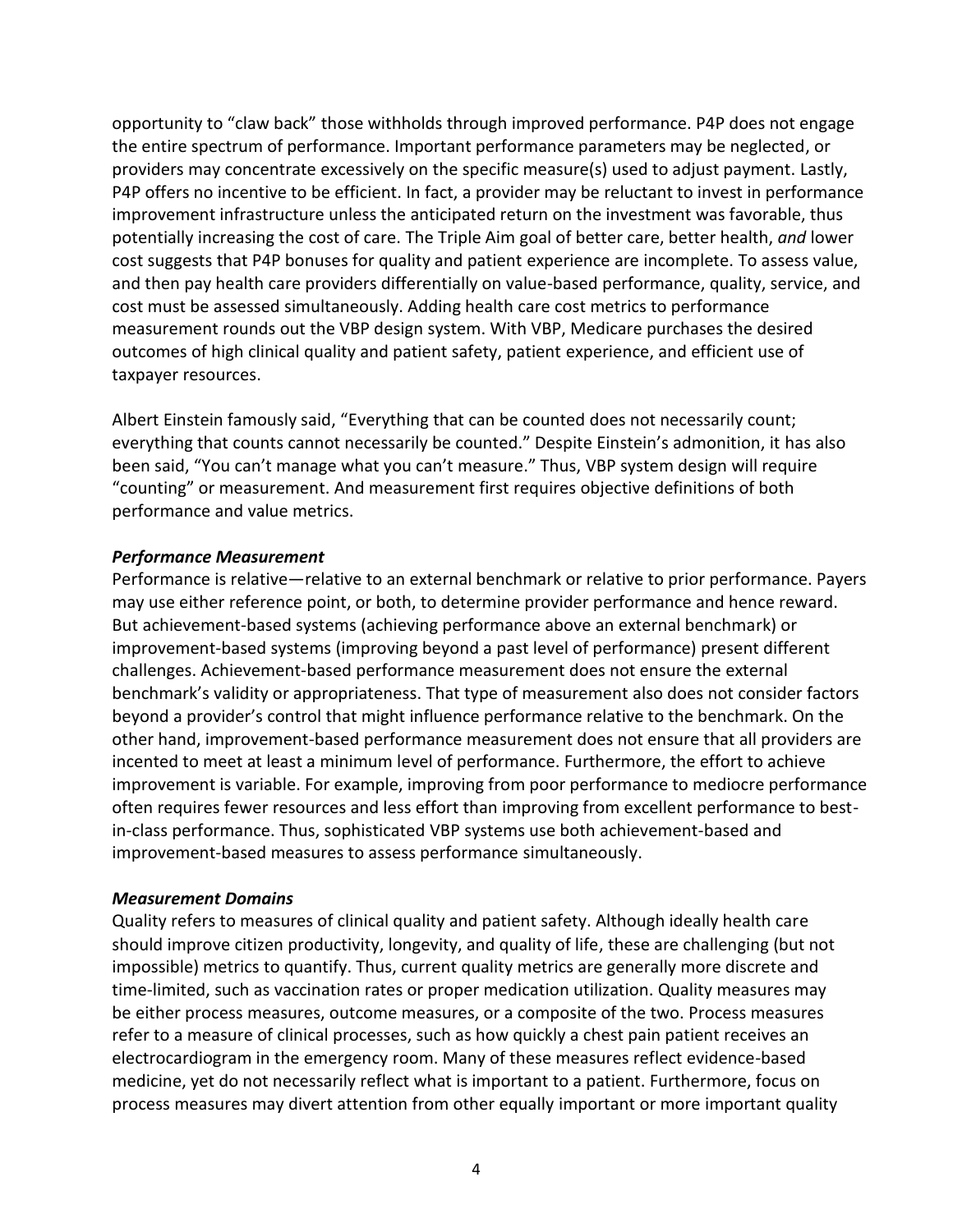improvement efforts. To patients, outcome measures, such as whether the care they received truly prevented death, are more likely to be important. But to reach statistical significance, outcome measures often require large numbers and long periods of time. Thus a blend of both, acknowledging the risk that process measures may not measure what's most important and outcome measures may suffer from poor statistical reliability, is likely the best strategy to measure quality.

Service metrics assess patient experience, generally regardless of clinical quality, patient safety, or cost. Patient experience is most often measured by survey and may include metrics such as physician listening skills or patient willingness to recommend the provider. The Consumer Assessment of Healthcare Providers and Systems (CAHPS) surveys are frequently used to assess patient experience. Patient perceptions are necessarily subjective. Thus, interpretation of patient responses and organizational strategies for improvement can be challenging compared to clinical process or outcome measures.

Cost considerations suggest the desire for efficient resource utilization. Since the U.S. health care system is markedly expensive compared to other countries, most research suggests that efficiency requires reducing costs while improving desired outputs such as clinical quality and patient safety. Cost measures are complicated by the question, "Cost to whom?" Should cost calculations consider cost to the patient (out-of-pocket costs) or cost to an employer? In the case of Medicare, the value conversation generally considers cost to CMS programs, and thus cost to the taxpayer. The Medicare Shared Savings Program (Medicare's Accountable Care Organization program) is the most comprehensive example to date of VBP. CMS develops a composite performance (or total) score combining quality and patient-experience performance. Based on the level of performance achievement and/or improvement reflected by the composite performance score, providers then share any savings that CMS realized compared to projected CMS payments. Thus, in order to receive a bonus (or share in savings), the provider must improve quality and patient-experience performance *and* lower cost. If the provider fails to either acceptably improve performance or lower cost, there are no savings to share and no provider bonus. Furthermore, devoting resources to improvement processes that do not result in adequate performance improvement or cost savings will not result in a return on those investments.

### **Rural Impact**

The cost reduction success of Medicare P4P and VBP programs is mixed at best; most programs have not thus far significantly reduced Medicare spending, yet many are still in their infancy.<sup>8</sup> From a rural perspective, the impacts are even less clear. A literature review found minimal rural-specific analysis of VBP programs. Nonetheless, the RUPRI Health Panel believes VBP programs have the potential to improve clinical quality and patient experience while reducing cost inflation. Despite small volumes, geographic isolation, or cost-based reimbursement, rural providers should not be excluded from VBP opportunities. Yet, rural Medicare VBP implementation nonetheless suggests unanswered questions.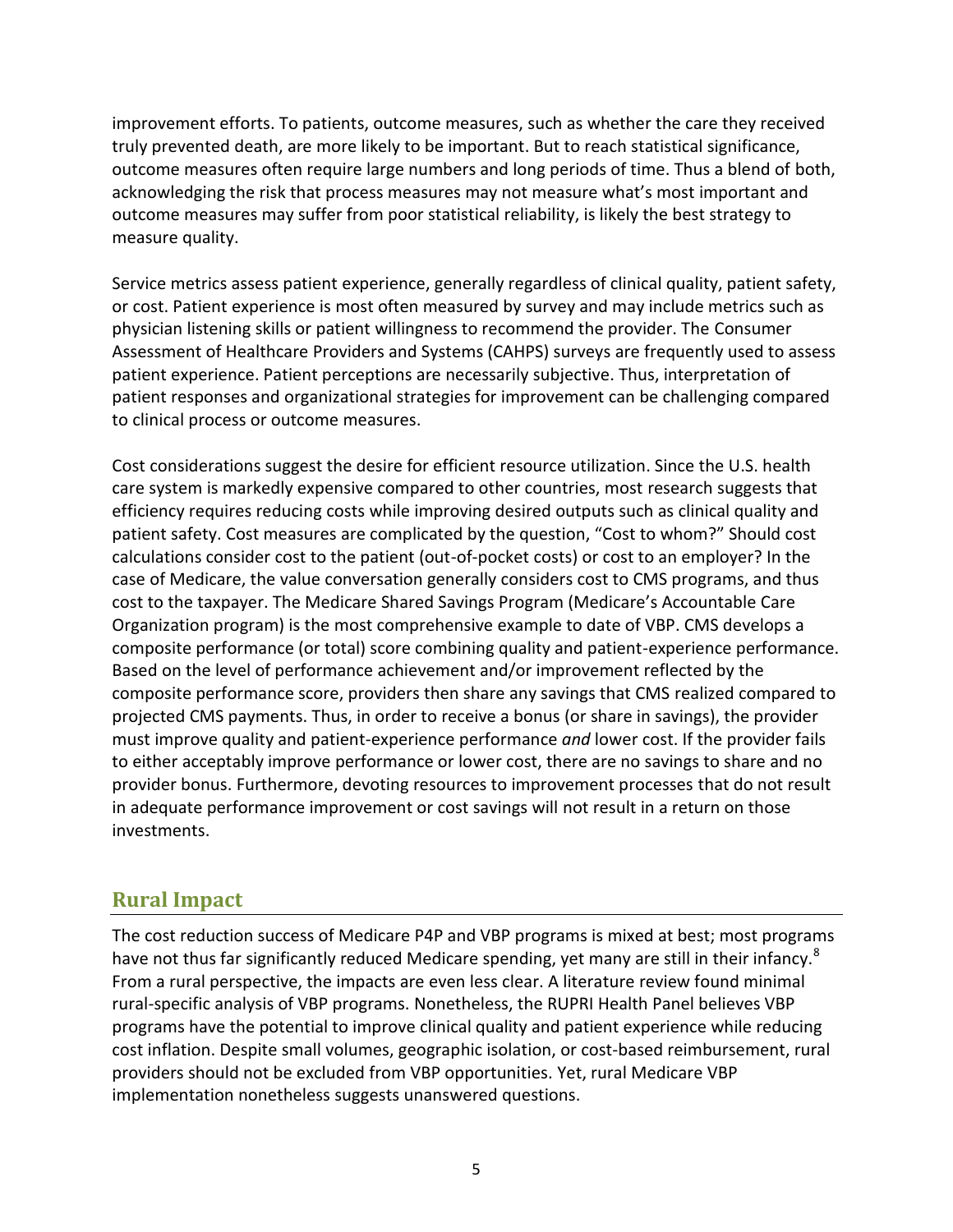- *Might (comparatively) inadequately capitalized rural health providers be less successful in VBP programs?* VBP success depends on a provider's ability to participate. Performance improvement requires sophisticated, and expensive, health information technologies, human resources, and leadership capital. Despite serving as critical access points in the rural health care system, resource-poor rural providers may not be competitive. Furthermore, higher performing rural providers may be challenged by the resources and effort required for marginal improvement.
- *Might VBP disadvantage rural safety-net providers due to their geographic isolation?* Rural providers often serve as safety-net providers. Thus rural populations have fewer proximate health care options. Rural people are more ill,  $9,10$  more disabled,  $11$  and less insured.<sup>12</sup> Research on the impact of VBP disparities is unclear. One study found no evidence to suggest that financial incentives widened the gap in performance between hospitals that serve poor patients and other hospitals.<sup>13</sup> On the other hand, a qualitative analysis of hospital CEO responses suggest that "executives have significant concerns regarding funding mechanisms and implementation costs, financial risks for safety-net hospitals, and resource constraints, as well as how such programs can be used to create incentives to care for minority patients."<sup>14</sup>
- *Might VBP programs disadvantage independent rural providers compared to providers owned or managed by a large health care system?* The human and technological resources to deliver value-based care effectively are not inconsequential. For example, CMS estimated that it required a \$1.7 million investment for health systems to participate in the Physician Group Practice demonstration, a precursor to the Medicare Shared Savings Program.<sup>15</sup> When discussing the difference between health systems that own components and those with virtual affiliations, Moscovice noted, "It's more complicated, time consuming, duplicative, and more expensive to manage and implement multiple contractual relationships with independent providers than to reorganize internally."<sup>16</sup> In addition, as health systems incorporate small volume rural providers, might providers on the periphery of the system become the lowest priority for resource investment? Thus, might market driven affiliation imperatives and a rural provider relationship with a system determine VBP success, not just value performance? Furthermore, might VBP discourage investment in low-performing areas?
- *Do budget-neutral VBP programs discourage sharing best practices?* Rural providers are often independent and geographically dispersed. Shared learning is a key improvement strategy in which rural providers may already be disadvantaged by geographic isolation. Since budget neutrality compels financial winners and losers, VBP could exacerbate a rural disadvantage.
- *If VBP programs do not specifically reward care coordination between potentially competing providers, might different VBP programs reinforce misaligned incentives?* Rural providers manage multiple relationships that might be impacted by differing VBP programs. For example, performance metrics or incentives for hospital and skilled nursing facility (SNF) VBP programs may not align, resulting in unintended cost-shifting or inter-provider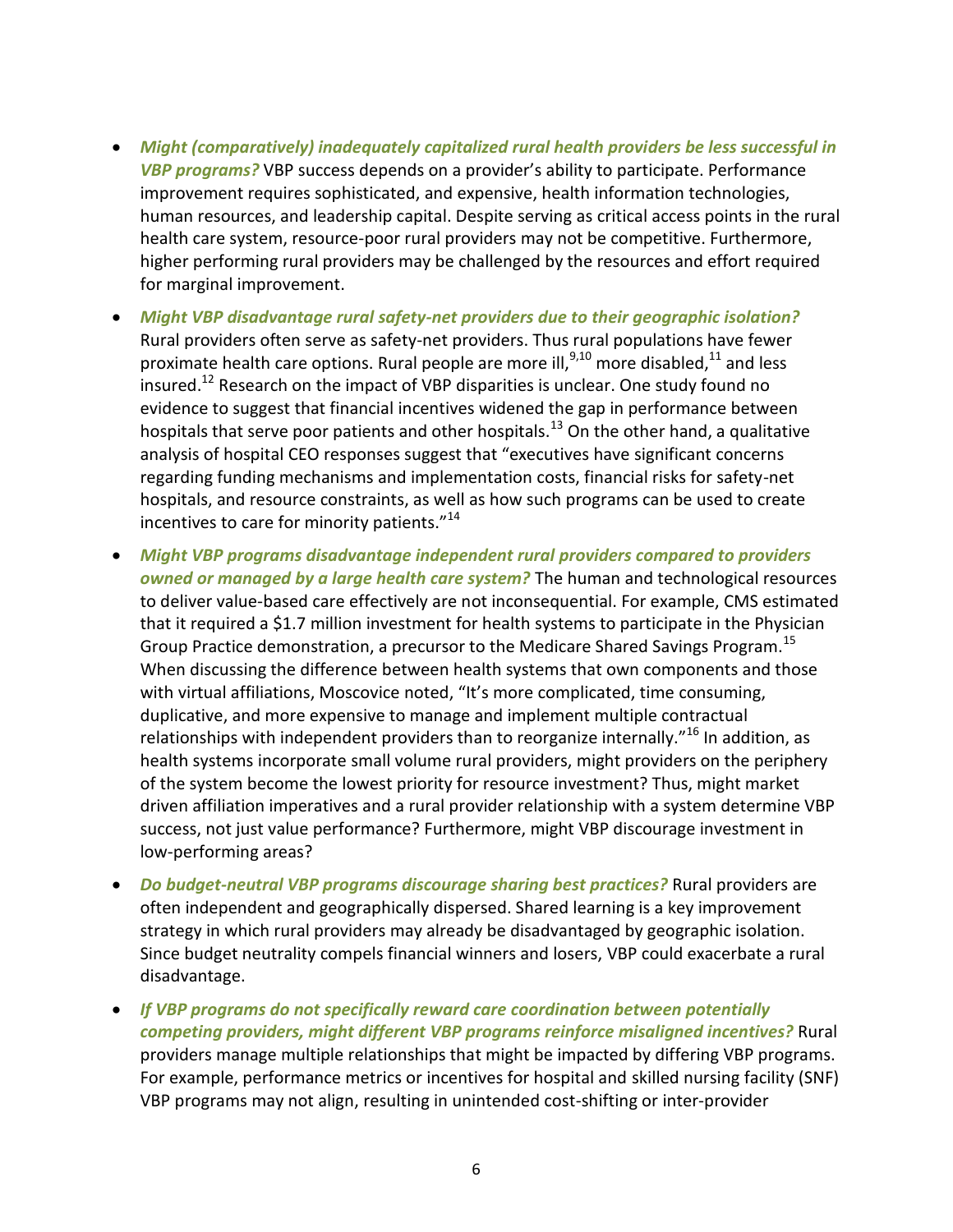antagonism. This situation can at best make VBP programs less effective, and at worst increase cost and decrease care coordination.

- *Might VBP result in a bimodal curve of high- and low-performing providers?* In a budgetneutral VBP program, low-performing providers might invest resources in improvement and still not achieve a performance threshold necessary for a bonus that recoups investments. Thus, if a provider's current performance gap is wide, or the performance improvement investment exorbitant, a provider may decide not to participate in VBP at all.
- *Will risk-adjustment methodologies adequately adjust for rural illness, disability, and geographic isolation?* Risk-adjustment methodologies can incompletely consider all factors that determine likelihood of quality improvement and cost control. Rural divergence from the mean increases the likelihood that risk adjustment will adequately consider differences. Furthermore, many factors, such as geographic isolation making access to preventive health measures difficult, are outside of provider influence.
- *Will sound statistical methodologies consider performance variation secondary to low volumes?* Rural providers often operate in low patient volume situations. Chance will impact performance more so in low volume situations than in high volume situations. Statistical techniques such as rolling averages, minimum volume thresholds, and/or aggregate analysis may be necessary to reduce random error due to low patient or encounter volumes.

### **Modification of Existing Payment Systems**

A variety of new payment policies are being tested in private and public programs. The Medicare Shared Savings Program (Accountable Care Organizations), for example, introduces a new health care purchasing system that fundamentally changes health care delivery and payment. Other new Medicare payment strategies being tested through demonstration programs include bundled payments, patient-centered medical homes, and episodes of care.

However, pursuant to law, VBP is being implemented (with the exception of CAHs and some low volume rural PPS hospitals first coming under a demonstration program, but with implementation to follow, per the requirement in the ACA) as *modifications* of existing payment systems. In the remainder of this paper, we will describe (if applicable) the legislative statute, regulations or demonstration project details, and preliminary results of Medicare VBP programs for (1) prospective payment system (PPS) hospitals, (2) critical access hospitals (CAHs), (3) home health agencies (HHAs), (4) SNFs, and (5) physician office practices. We will then describe the impact these programs will likely have on rural providers. Table 2, located at the end of the paper, summarizes the VBP program descriptions and assessments.

#### *Prospective Payment System Hospitals*

*Statute Summary:* The Health and Human Services (HHS) Secretary is directed to establish a hospital VBP program, to begin on October 1, 2012, under which value-based incentive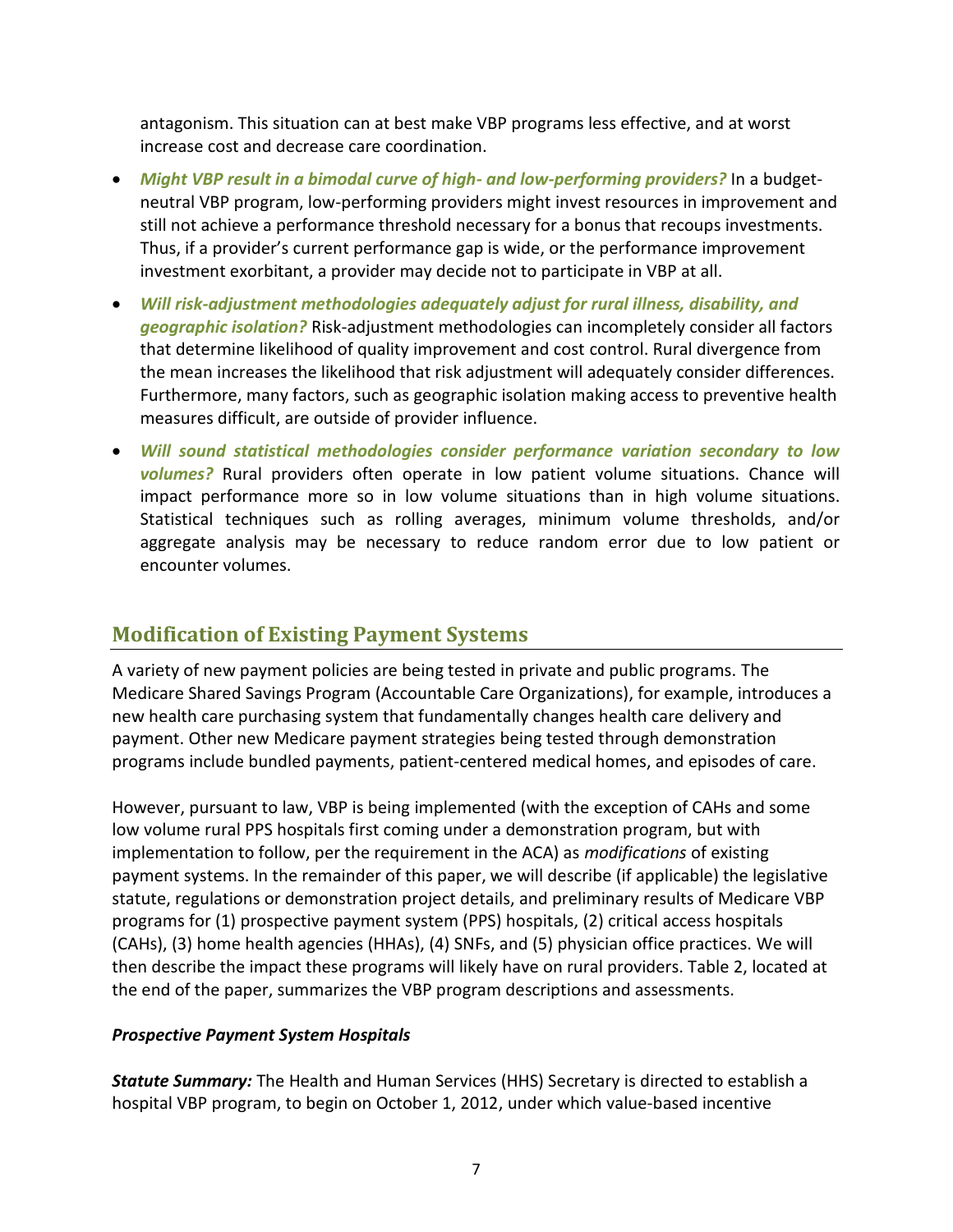payments are made to hospitals that meet the performance standards during the specified performance period. Certain hospitals are exempt, including psychiatric, rehabilitation, children's, and long-term care hospitals, and hospitals with insufficient cases for the measures used in a performance period. CAHs are not eligible to participate in the program.

The performance standards must include levels for achievement and improvement, and should be developed in consideration of, among other factors, practical experience with the measures, historical performance standards, improvement rates, and opportunity for continued improvement. Using these performance standards, the Secretary is directed to articulate a methodology for assessing performance, to be embodied in a "hospital performance score." For hospitals that meet (or exceed) the performance standards, the Secretary will increase the base operating Diagnosis Related Group (DRG) payment amount for that hospital for each discharge by the value-based incentive payment amount, which is a product of the base operating DRG payment amount for the discharge for the hospital, and the value-based incentive payment percentage. The payment percentage for each hospital in a fiscal year is based on each hospital's performance score. Importantly, the total amount available for value-based incentive payments for all hospitals for a fiscal year must be equal to the total amount of reduced payments for all hospitals for such fiscal year. Thus, the program is to be budget neutral.<sup>17</sup>

*Regulations:* The Secretary of HHS has issued final regulations implementing VBP in PPS hospitals. The regulations authorize VBP performance measures for five "process-of-care" conditions: acute myocardial infarction, heart failure, pneumonia, surgeries, and health care associated infections. In addition, a "patient experience of care" score is assessed using HCAHPS. CMS will then calculate an overall VBP score for each hospital to determine its payment from the VBP incentive pool. CMS will apply a weight of 70% to the clinical process-ofcare domain and a weight of 30% to the patient experience-of-care domain when calculating the overall VBP score.<sup>18</sup> This process will result in a method to distribute value-based incentives appropriately among hospitals receiving varying total performance scores. Beginning in fiscal year 2014, VBP measures must also include measures of efficiency, adjusted for various demographic and health factors.

Value-based payments will be determined with the base operating DRG payment amount for each discharge reduced by any extras such as outlier payments or medical education. This value is then multiplied by the value-based incentive payment percentage for the hospital for the fiscal year. The value-based incentive payments will be funded with a 1.0% reduction in fiscal year 2013 that progressively increases to 2.0% in 2017 and in subsequent years.<sup>19</sup>

*Rural Impact:* In 2011, Pink and colleagues showed that among rural hospitals, profitability is correlated with size as measured by total margin.<sup>20</sup> The relative impact of VBP withholds on a particular hospital's financial status will depend on current profit margin, the percent of revenue attributable to Medicare, and the capacity for the hospital to earn back the withhold. Yet, VBP that withholds revenue will in general increase financial risk for small rural hospitals with low profit margins. Due to low patient volumes and absent cost-based reimbursement, rural PPS hospitals with low profit margins (especially rural PPS hospitals with fewer than 50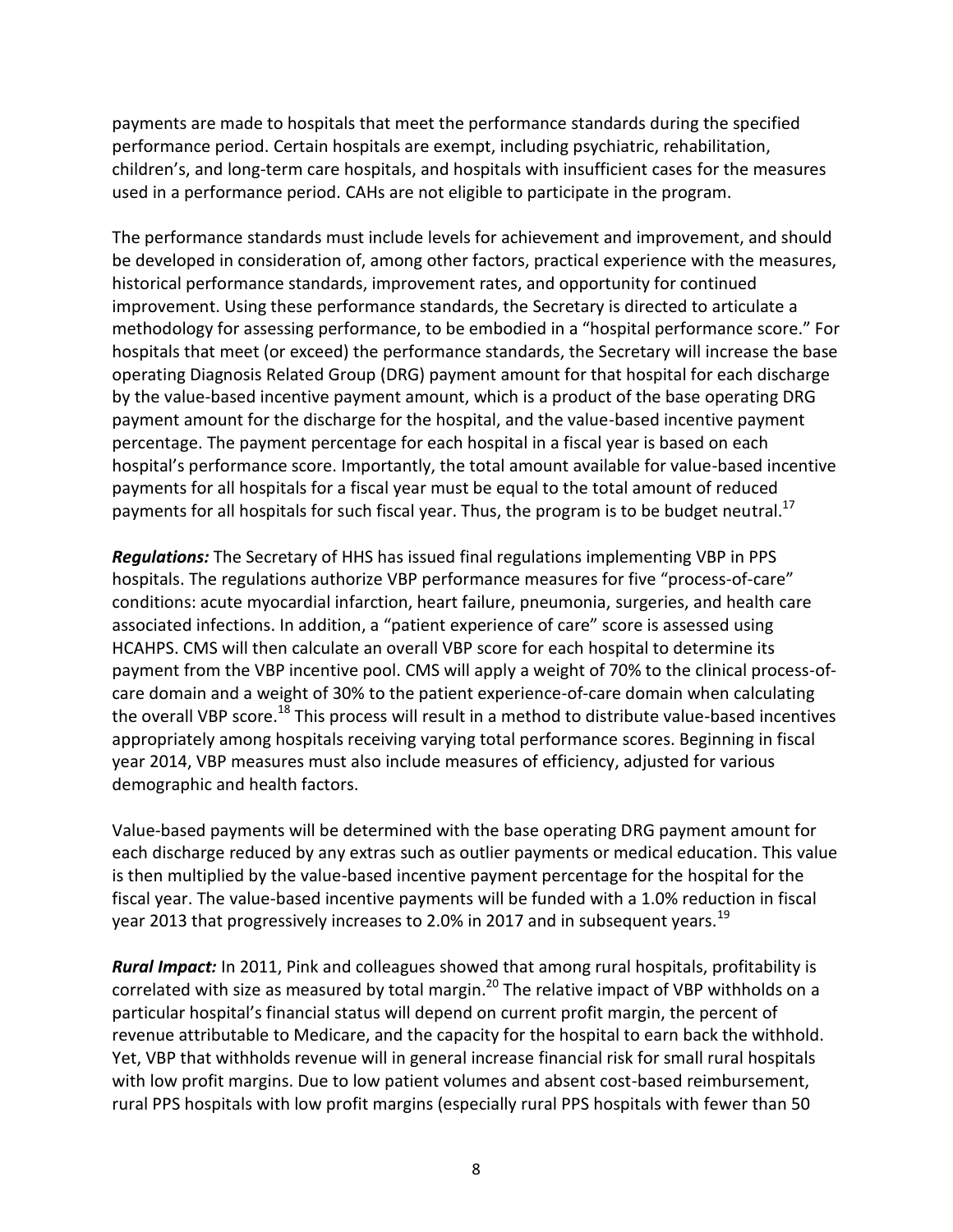beds) will be disadvantaged by VBP withholds and underdeveloped infrastructure to measure, report, and improve performance (Table 1).

| <b>Hospital Type</b>                | <b>2009 Profit Margin</b> |
|-------------------------------------|---------------------------|
| <b>Critical Access Hospitals</b>    | 1.8%                      |
| <b>Medicare Dependent Hospitals</b> | 0.3%                      |
| Rural PPS Hospitals 26-50 beds      | 0.1%                      |
| Rural PPS hospitals > 50 beds       | 1.2%                      |
| <b>Rural Referral Centers</b>       | 2.9%                      |
| Urban PPS Hospitals                 | 1.7%                      |

#### **Table 1. 2009 Total Margin by Medicare Payment Classification**

Source: Holmes, Mark G., George H. Pink, and Hilda A. Howard. "Profitability of Rural Hospitals Paid Under Prospective Payment Compared to Rural Hospitals with Special Medicare Payment Provisions." North Carolina Rural Health Research and Policy Center, Findings Brief (revised). September 2010.

#### **Critical Access Hospitals**

*Statute Summary:* Not later than two years from the date of enactment of the ACA, the HHS Secretary is directed to establish a three-year VBP demonstration program for CAHs, and hospitals with insufficient numbers of cases for the measures used, with respect to inpatient services in order to test innovative methods of measuring and rewarding quality and efficient health care furnished by such hospitals. In conducting the demonstration program under this section, the Secretary will ensure that the aggregate payments made by the Secretary do not exceed the amount that the Secretary would have paid if the demonstration program under this section was not implemented, thus maintaining budget neutrality. Within 18 months of the completion of the demonstration program, the Secretary will submit to Congress a report on the demonstration program together with recommendations on the establishment of a permanent VBP program under the Medicare program for CAHs with respect to inpatient CAH services, and recommendations for such other legislation and administrative action as the Secretary determines appropriate.<sup>21</sup>

*Demonstration:* Currently, there are no final regulations implementing the CAH VBP demonstration project described above and HHS has not yet issued proposed regulations. Evidently there are ongoing discussions within HHS about funding availability for a variety of ACA provisions, likely including the CAH/small hospital VBP demonstration.

In 2009, in response to PPS VBP proposed rules, the RUPRI Health Panel commented about VBP in CAHs. The Panel strongly recommended that CMS include CAHs in VBP, quality improvement technical assistance, and other quality improvement initiatives. While cost-based reimbursement and low volumes make CAH inclusion in VBP challenging, the challenges should not dissuade policy makers from endorsing and supporting a path to CAH inclusion in VBP.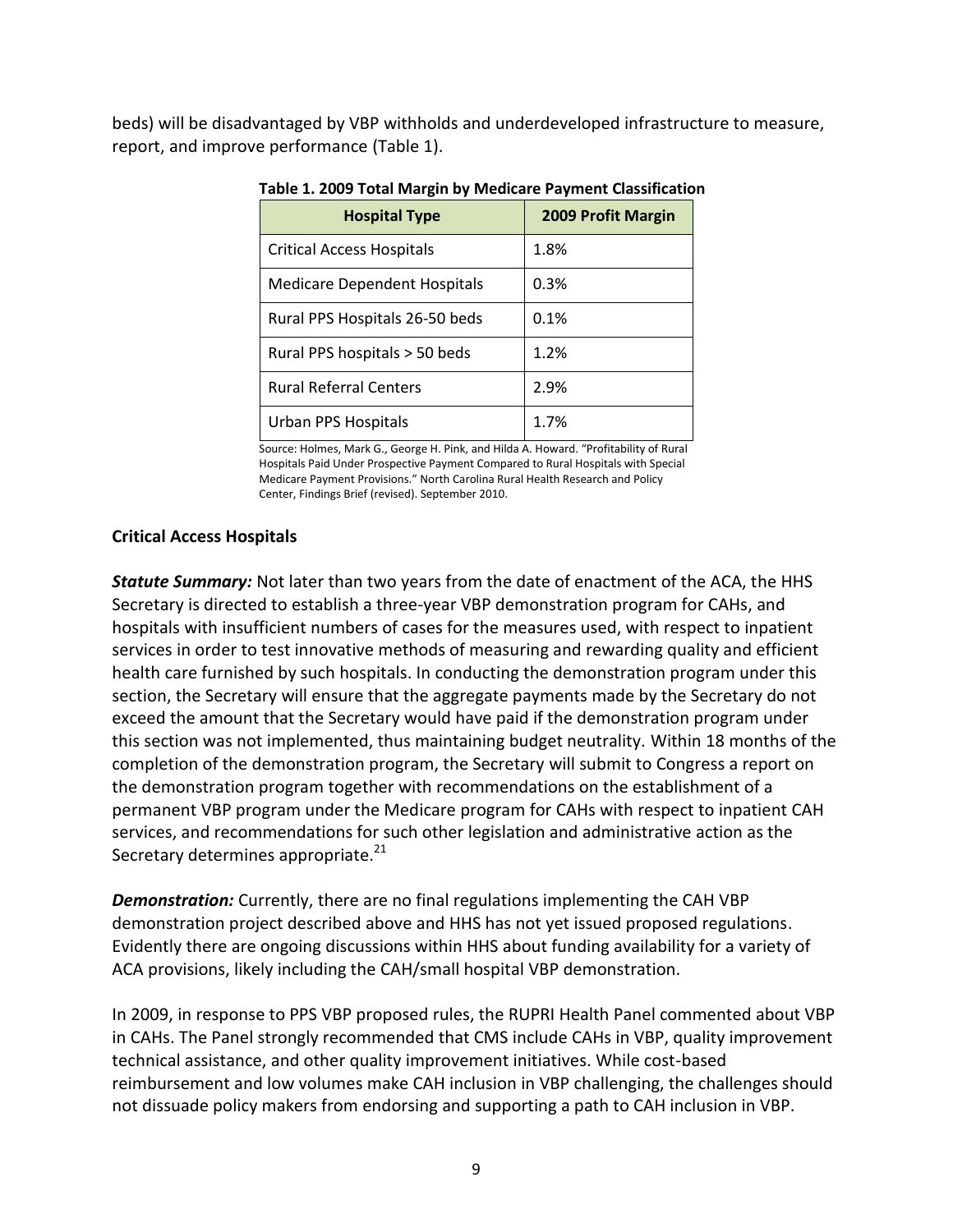Demonstration projects are an appropriate entry strategy and should be implemented as quickly as possible. Doing so avoids introducing CAHs into a program with pre-established parameters that may not be sensitive to CAH characteristics. Support for quality improvement capacity building should begin now in preparation for a VBP program that incentivizes and recognizes the value and quality CAHs bring to rural Medicare beneficiaries.<sup>22</sup>

*Rural Impact*: Since CAHs are almost exclusively rural in location, any change to CAH financing can potentially have a profound impact on rural people and places. Although the RUPRI Health Panel encouraged CAH participation in VBP programs, it also cautioned that measures should be pertinent to CAH services and that demonstration projects should precede actual program implementation to avoid policies that inappropriately jeopardize rural access to health care services.

Moscovice and Town examined 2004-2007 Hospital Compare data and 2005-2006 Medicare cost report data to compare the financial status of CAHs with better quality results and those with poorer quality results. This analysis and its financial simulations showed that CAHs with poorer financial status were more likely to have poorer quality results and incur additional financial loss from a VBP program.<sup>23</sup> Despite these results, many CAHs are engaging in quality improvement initiatives. In 2008, the Flex Monitoring Team (a consortium of rural health research centers<sup>24</sup>) surveyed 450 CAHs, and of the 85% responding, nearly all were participating in some type of quality improvement initiative. Eighty-four percent were collecting data on all three core measures at the time (heart failure, pneumonia, and myocardial infarction).<sup>25</sup> More recently, the Flex Medicare Beneficiary Quality Improvement Project (MBQIP, a program established by the Office of Rural Health Policy to improve rural quality care access for Medicare beneficiaries served by critical access hospitals (CAHs)) is identifying areas where CAHs can improve quality performance and focus QI activities on those areas.<sup>26</sup>

Due to small size and limited resources, CAHs may have less capacity to demonstrate improvement in the quality metrics used in hospital value-based incentive payments. Additionally, some hospitals may believe the investment required for quality improvement will be significant enough that the financially favorable option is to simply budget for less revenue (the VBP withhold) and not divert significant resources to performance improvement. The risk is a downward spiral of flat or decreasing quality exacerbated by fewer resources to improve. The nation's hospitals could become a bimodal curve of efficient, high-quality organizations and inefficient, (due to insufficient volumes) lower-quality organizations. In a competitive market place, the latter hospitals would have a finite existence, either closing or becoming subsumed in larger organizations. In either situation, rural access to health care services is potentially at risk.

Despite these risks, many rural hospitals are eager to demonstrate quality and patient experience accomplishments and should be rewarded for efforts to achieve national performance benchmarks and to continuously improve. As the demonstration program evolves, CMS and others should consider the recommendations of the National Advisory Committee on Rural Health Human Services: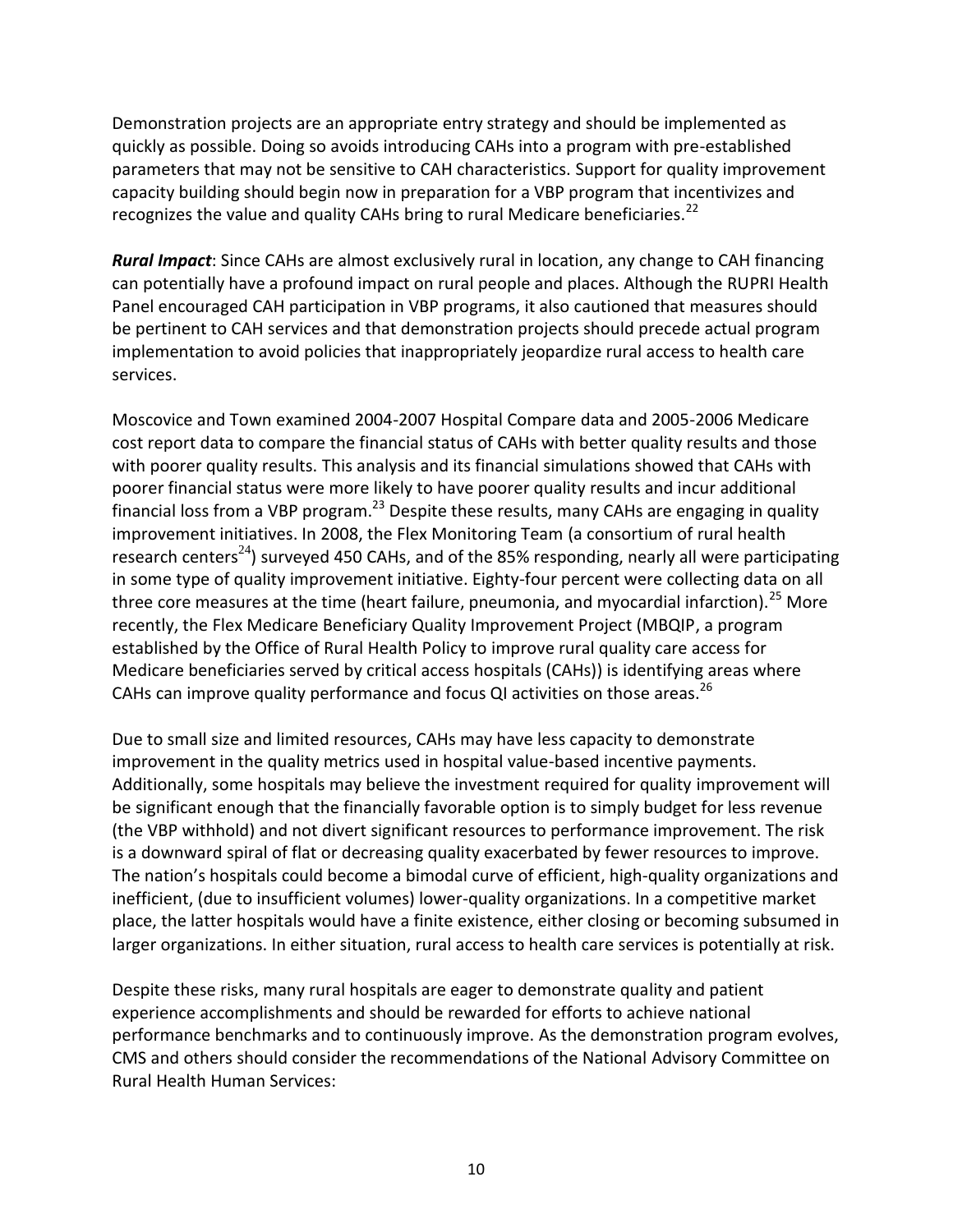- Group CAHs with low volume hospitals in the same demonstration program (per Section 3001 of the ACA)
- Use measures for services provided in low volume rural hospitals, including heart failure and pneumonia; and compare results among peer hospitals
- Use financial efficiency measures such that total value is assessed
- Make technical assistance available
- Provide strong incentives to participate, thus assuring hospital participation across a range of current performance measures
- Fund the incentives from actuarially projects savings, preserving current cost-based payment.<sup>27</sup>

#### **Home Health Agencies**

*Statute Summary:* The HHS Secretary is directed to develop a plan to implement a VBP program for Medicare payments to HHAs and SNFs. In developing the plan, the Secretary is to consider the following issues: the ongoing development, selection, and modification process for measures to the extent feasible and practicable, of all dimensions of quality and efficiency in HHAs and SNFs; the reporting, collection, and validation of quality data; the structure of valuebased payment adjustments, including the determination of thresholds or improvements in quality that would substantiate a payment adjustment, the size of such payments, and the sources of funding for the value-based bonus payments; methods for the public disclosure of information on the performance of HHAs and SNFs; and any other issues determined appropriate by the Secretary. Although the statute does not specifically authorize a demonstration, the Secretary is directed to "consider experience with such demonstrations that the Secretary determines are relevant to the value-based purchasing program described in paragraph (1)."<sup>28</sup>

*Demonstration:* CMS, with the assistance of Abt Associates, designed a home health P4P demonstration to determine the impact of incentive payments to HHAs for improving the quality of care of Medicare beneficiaries who receive home health services. For purposes of this demonstration, P4P can be defined as any purchasing effort aimed at improving health care quality, outcomes, or safety by rewarding improvements based on measurements of quality, efficiency, and outcomes. Reductions in the need for additional, more costly care should result in overall cost savings to Medicare.

Beginning in 2008, HHAs participating in the demonstration represented more than 30% of all Medicare certified HHAs and over 55% of Medicare home health episodes in seven selected states. Participating HHAs represented diverse HHA characteristics, including urban and rural locations; small, medium, and large agencies; nonprofit, government, and proprietary organizations; and freestanding versus hospital-based facilities. This demonstration will determine the impact of offering incentive payments to HHAs for improving the quality of care rendered to Medicare beneficiaries when such quality of care reduces the need for additional services and reduces cost. Incentive funds will be generated from within current spending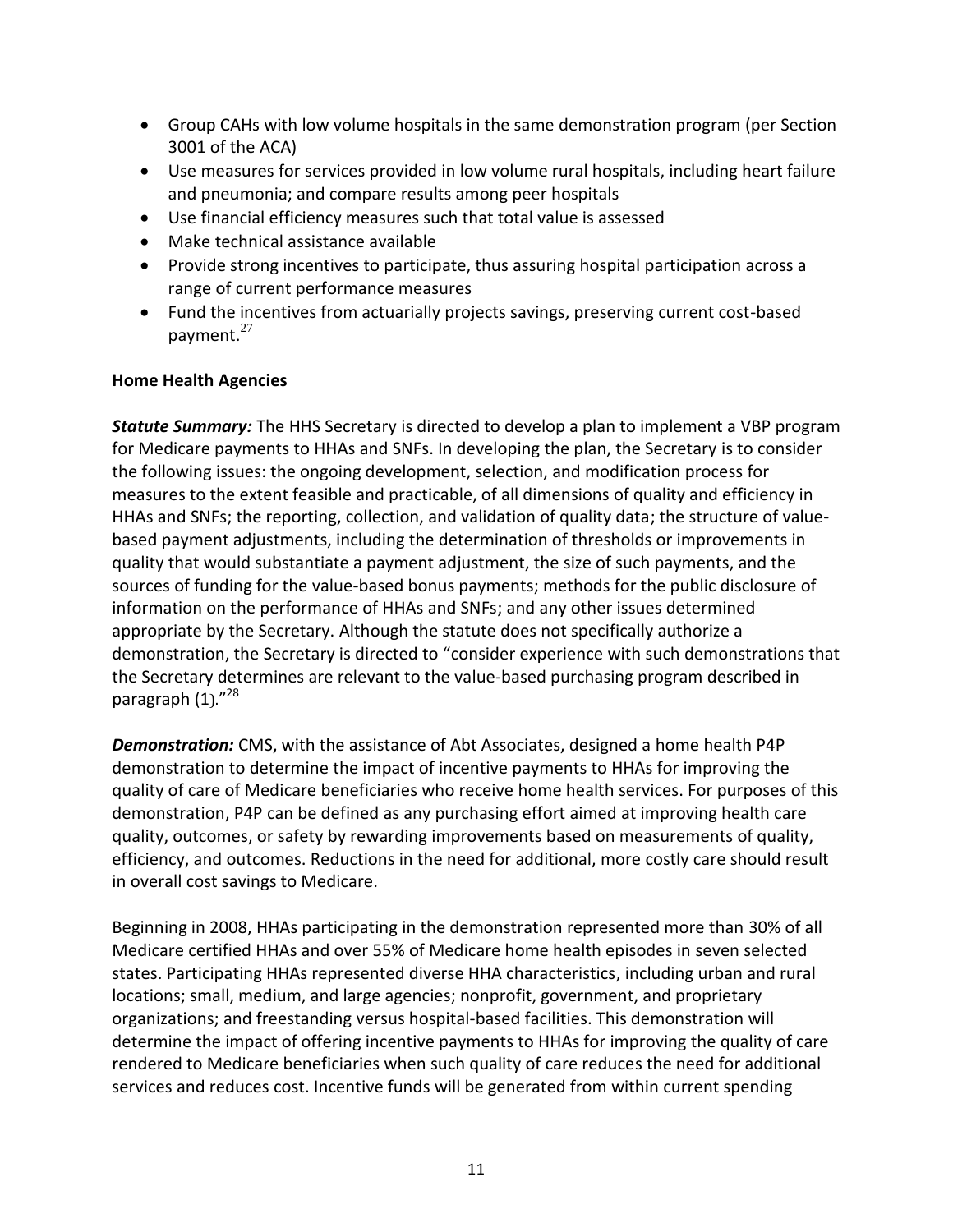levels. An incentive pool will be generated from savings accrued by reducing the use of more costly Medicare services. The pool will be shared with HHAs that produced the highest level of patient care or produced the greatest improvement in patient care as measured by seven Outcome and Assessment Information Set (OASIS) measures: incidence of acute care hospitalization, incidence of any emergent care, improvement in bathing, improvement in ambulation and locomotion, improvement in transferring, improvement in management of oral medications, and improvement in status of surgical wounds. Seventy-five percent of the incentive pool will be shared with those agencies in the top 20% of the highest level of patient care. Twenty-five percent of the incentive pool will be shared with the top 20% of those making the biggest improvements in patient care. If there are no savings, there will be no incentive payments.<sup>29</sup>

In its first year, the demonstration produced an aggregate Medicare savings of \$15.4 million for three of the four regions; the Midwest region did not achieve any savings. Year 1 incentive payments were made to 59% of the HHAs in the intervention group based on their performance and improvement on the seven quality measures. In addition to the number of quality measures for which they qualify for an incentive payment, the amount of the incentive paid to an individual HHA is also based on the total number of Medicare patient days associated with that HHA. $^{30}$  Results for succeeding years of the demonstration are not yet available.

*Rural Impact:* Rural HHAs are challenged by distance and drive times between clients. Rural home health nurses, aides, and other staff cannot care for widely dispersed clients as efficiently as urban home health workers traveling within a neighborhood, or even a building. Larger HHAs will be able to offer a variety of services and professionals, potentially improving chances for quality outcomes. Although necessary, rural HHAs may not be able to provide care as efficiently or as comprehensively as their urban counterparts.

#### **Skilled Nursing Facilities**

*Statute Summary:* Please see the preceding Statute Summary section under Home Health Agencies. Section 3006 of the ACA considers both HHAs and SNFs similarly.

*Demonstration:* Under the Nursing Home Value-Based Purchasing (NHVBP) demonstration and beginning mid-year 2009, CMS will assess the performance of nursing homes based on selected quality measures and make additional payments to those nursing homes that achieve a higher performance or improvement over time based on those measures. NHVBP offers the opportunity to test whether a performance-based reimbursement system can improve the quality of nursing home care while reducing overall Medicare expenditures.

In the first year of the demonstration, quality will be assessed based on the following four domains: staffing, appropriate hospitalizations, outcome measures from the minimum data set (MDS), and survey deficiencies. Additional quality measures may be added in the second and third years of the demonstration as deemed appropriate. Performance payments will be determined based on overall performance across all the measures rather than the performance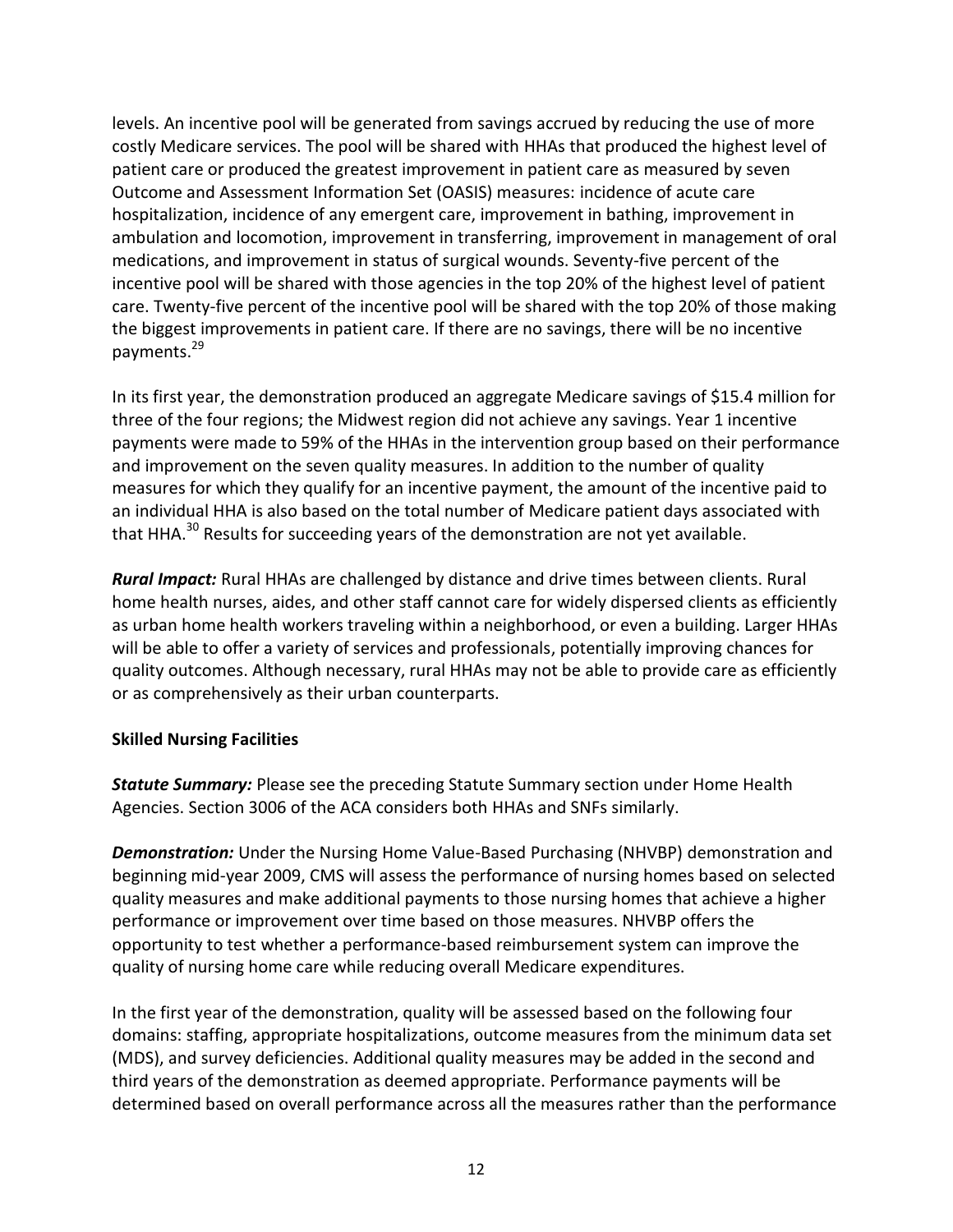on individual measures. Overall performance will be measured using a set of scoring rules in which the staffing and potentially avoidable hospitalization domains will each count for 30 points (out of 100 total points), and the MDS quality measure and survey domains each count for 20 points. For each performance measure, a continuous scoring system that awards points over a large range of values will be used.

The demonstration is intended both to reward high performing homes and to encourage improvement for homes that may not have good quality initially. As a result, qualification for an award will be determined based on the level of performance or improvement in performance over time. Nursing homes in the 80th percentile or above in terms of overall performance will qualify for a performance payment. Nursing homes in the top 20% in terms of improvement will qualify for a performance payment in recognition of their improved performance, as long as their performance level was at least as high as the 40th percentile among all nursing homes in the state in the demonstration year. Nursing homes in the top 10% in either performance level or improvement will receive a larger performance payment that is 20% higher (adjusted for differences in resident days) than nursing homes in the next 10%. Nursing homes that qualify for a performance payment based on both performance level and improvement will receive payment for either performance or improvement but not both and will receive the higher of the two performance payments for which they qualified.

The demonstration is designed to ensure budget neutrality, using an approach similar to the CMS Physician Group Practice and Home Health Pay-for-Performance demonstrations. CMS anticipates that avoidable hospitalizations may be reduced because of improvements in quality of care, potentially generating savings to the Medicare program that can be used to fund performance payments. A performance payment pool will be estimated each year for each state in the demonstration. If the payment pool is zero, then no performance payments will be made to any nursing home, regardless of the nursing home's performance. $31$ 

Findings from a study of Year 1 of the NHVBP demonstration showed slight improvement for most MDS measures compared to the baseline, although the changes were not generally statistically significant (exceptions were activities of daily living decline and failure to improve bladder incontinence). The study's authors note that the improvements may be due to NHVBP *or* other factors.<sup>32</sup> Cost savings have not yet been reported and findings from Year 2 are soon to be released.

Additional information about SNF P4P is instructive. In a study of Medicaid P4P programs in 13 states, Briesacher et al. found "little empirical evidence that pay-for-performance programs increase the quality of care of residents or the efficiency of that care in nursing homes. However, the program set in San Diego did find benefits, and it used the strongest of all evaluation designs, a randomized control design."<sup>29, p.10</sup> The study's authors found that costs increased in most of the demonstrations. The main factor driving cost increases was bonus payments. The secondary factor increasing costs was additional provider administrative burden to document and report required quality measures.<sup>33</sup>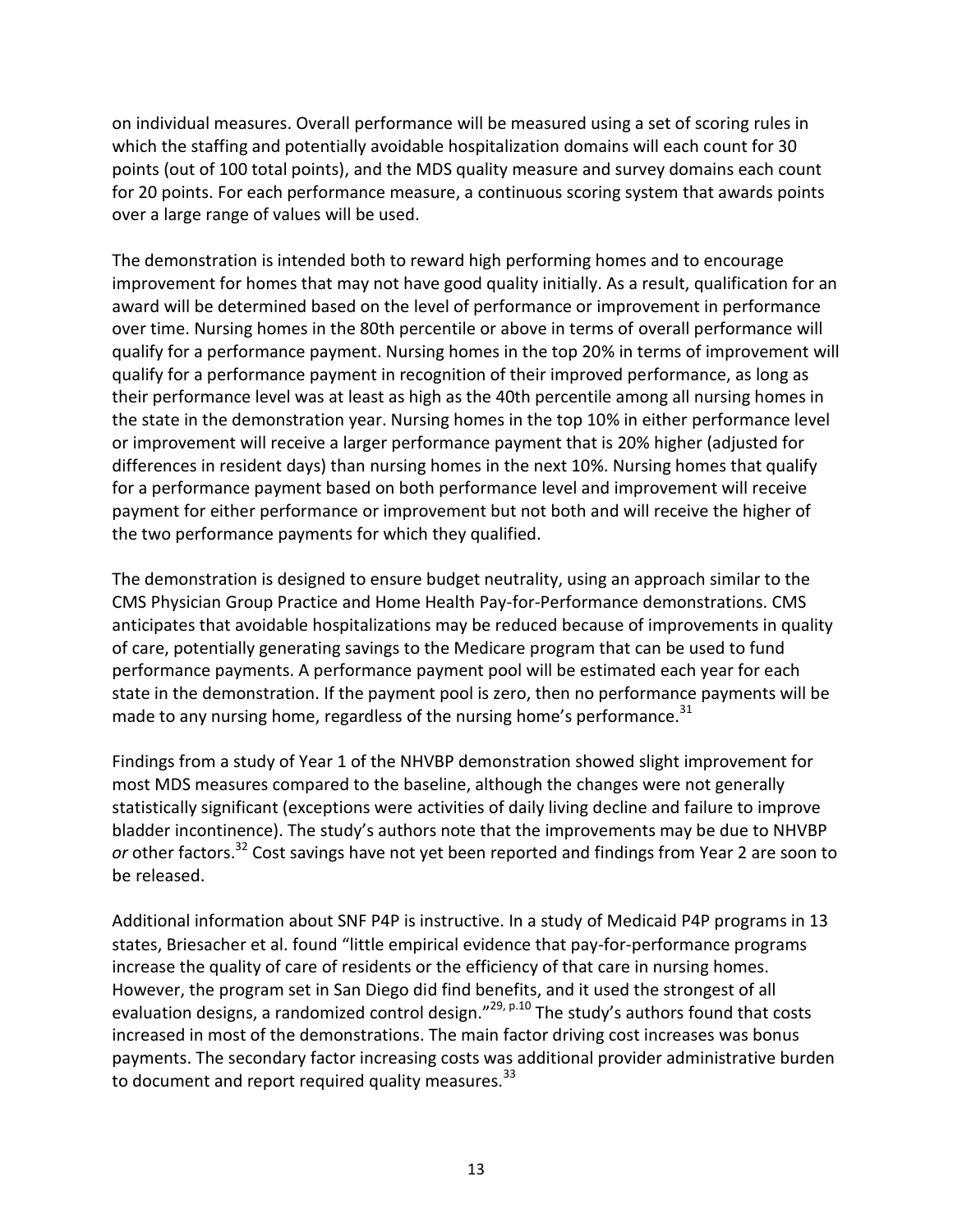*Rural Impact:* Rural SNFs that are part of an integrated or aligned local health system may be well positioned to be successful in VBP that rewards effective care coordination and transitions. However, SNFs in general, including rural SNFs, have far less infrastructure and skills in quality/systems/process improvement than their hospital counterparts (including CAHs). The nursing home Quality Assurance Performance Improvement mandate of the ACA, due for a proposed rule by the end of 2012 and a final rule in 2013, will hopefully strengthen nursing home quality improvement skills and infrastructure, including the ability to use data for decision-making and VBP.

Although Medicaid is a much larger component of the payment mix for most nursing homes than is Medicare, Medicare nonetheless often drives decisions and policies. If the Medicare VBP environment isn't closely aligned with state Medicaid reform, rural SNFs may be disadvantaged as they attempt to control costs in an environment of misaligned and potentially competing payment programs.

If urban health systems include urban SNFs, VBP may discourage patient discharge from urban hospitals to rural SNFs, increasing care fragmentation. Preferential use of urban SNFs for rural patients will reduce rural SNF utilization and viability. And importantly, rehabilitation and recuperation distant from home burdens both patients and families.

#### **Physician Office Practices**

*Statute Summary:* The HHS Secretary is directed to establish a payment modifier, or *valuebased modifier* (VBM), that provides for differential payment to a physician or a group of physicians under the currently implemented physician fee schedule, to be based upon the quality of care furnished by the physician or group of physicians compared to the cost required to furnish the care. The differential payment under the physician fee schedule must reflect budget-neutral ''value.'' The quality-of-care component will be evaluated using a composite of measures that account for the health outcomes of the individuals furnished care by the physician or group of physicians. Importantly, the quality-of-care measures will be risk-adjusted to account for diverse patient populations that exhibit different demographic characteristics, including those characteristics related to socioeconomic status, ethnicity, and previous health status, among others. The cost component will be evaluated using a composite of cost measures that eliminate the effect of geographic adjustments in payment rates, and like the quality-of-care measures, take into account risk factors, such as those described above (socioeconomic status, ethnicity, health status), of the patient population treated by the physician or group of physicians. Costs, as defined in the section, constitute expenditures per individual, and the Secretary may take into account growth in expenditures per individual physician compared to such growth for other physicians. Notably, when evaluating quality of care and subsequent cost of care to determine the payment modifier, the Secretary is granted the authority to consider the special circumstances of a physician or group of physicians in rural areas and other underserved communities*. 34*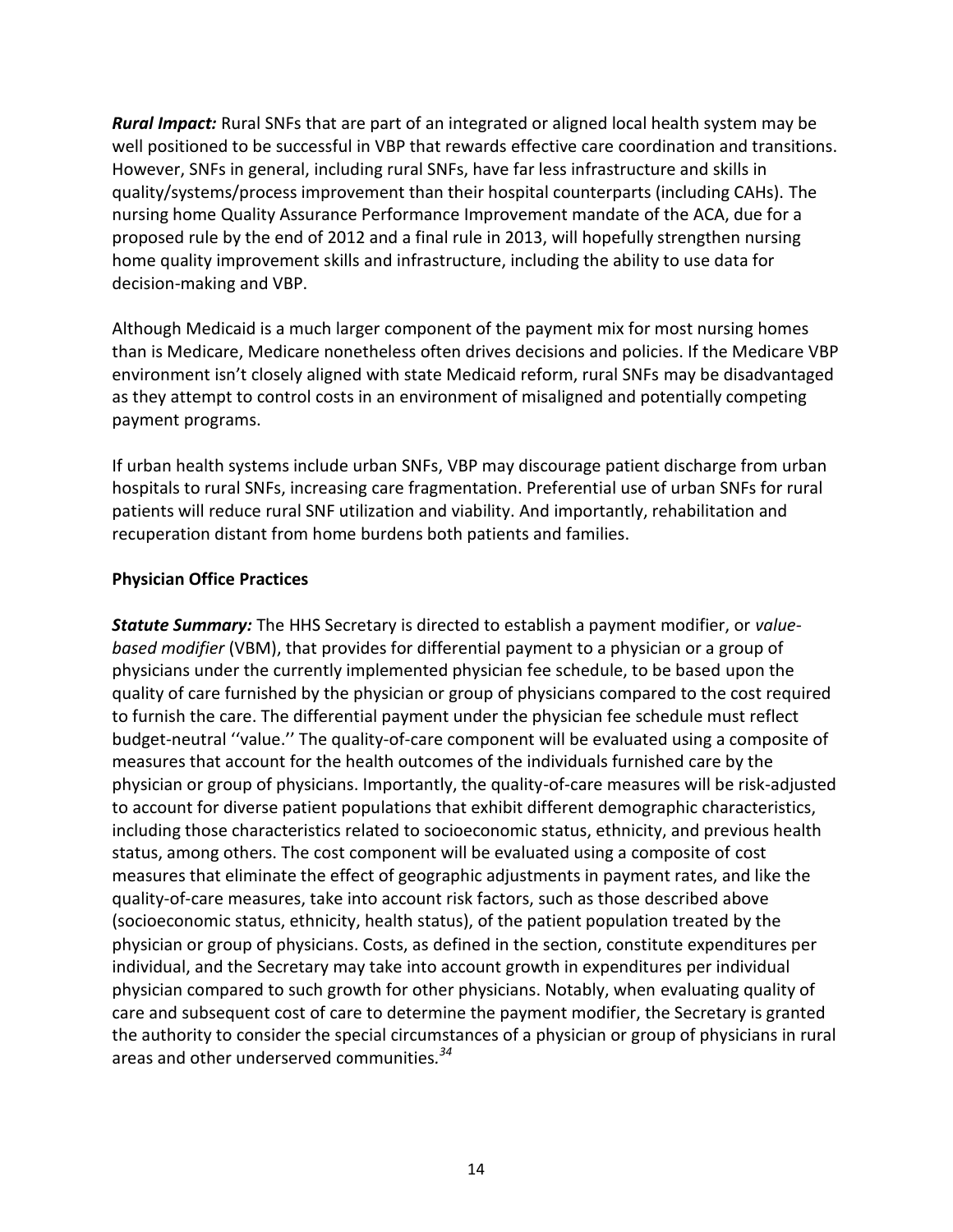*Regulations:* In July 2011, CMS released proposed rules establishing details for the VBM program. Patient attribution to a particular medical professional is important for cost and quality performance determination. For determining cost performance, a beneficiary is attributed to a single medical professional if he/she billed for the greatest number of office, emergency, inpatient, or consult evaluation and management (E&M) visits, as long as the professional billed for at least 20% of the beneficiary's E&M costs (30% for group practice). For determining quality performance, a beneficiary is attributed to a single medical professional with the greatest number of E&M visits (as in cost), as long as the medical professional billed at least two eligible E&M visits. Quality metrics are attributable only to primary care and certain medical specialists associated with a particular metric. Cost measures are a total of Part A and Part B costs, including Medicare payment, co-pays and deductibles, and third-party payments. Costs are risk-adjusted for age, sex, co-morbidities, end-stage renal disease, Medicaid, and percent of year in the Medicare program. The program also compares hospital and emergency department (ED) admissions rates between medical professionals. Quality measures include 12 claims-based measures (a subset of HEDIS), but not necessarily the same as those used in the Physician Quality Reporting System. Twenty-eight measures are proposed for 2011. A physician's quality performance will be compared to his or her peers within a metropolitan region and across all areas. At least 11 cases are needed to determine quality performance. Patients will be risk-adjusted using the CMS Hierarchical Condition Category. That is, the cost for riskier patients is adjusted down and cost for healthier patients is adjusted up. Costs are standardized for geography. Per capita costs are determined by type of service (e.g., inpatient and outpatient/emergency) and for five chronic conditions. At least 30 cases are needed for per capita cost determination. Details of the VBM and how it will be implemented are yet to be determined. But as noted above, application of the VBM is to be budget neutral.<sup>35</sup>

In 2012, CMS will publish the final value modifier for quality and cost measures. In 2013, CMS will develop a system to convert these measures to a VBM and then complete the value modifier through rule-making in 2014. In 2015, CMS will apply the value modifier to fee schedules for specific physicians and medical groups and eventually apply the value modifier to fee schedules for all applicable physicians a year later.

*Rural Impact:* The VBM program will be based on Medicare claims data and is being promoted as requiring no additional medical professional effort. However, proper documentation and coding of quality improvement measures may not be well developed in small rural practices. Rural medical professionals, especially those in solo or small group practices, will have fewer resources to invest in quality improvement, and thus less capacity to improve quality. Rural providers may have less information about hospital and specialty care costs, making referral to high-quality and low-cost providers less informed. Even if quality and cost data were well known, especially isolated rural medical professionals will have fewer high-quality and low-cost referral options. If a beneficiary sees an individual medical professional for only 20% of his/her encounters, then that patient is attributed to that professional. But the threshold is higher (30%) for group practices, meaning that a cohesive group practice may have 50% more opportunity for quality improvement than a solo practitioner, potentially disadvantaging rural providers. Since the VBM system compares medical professionals, the comparison group is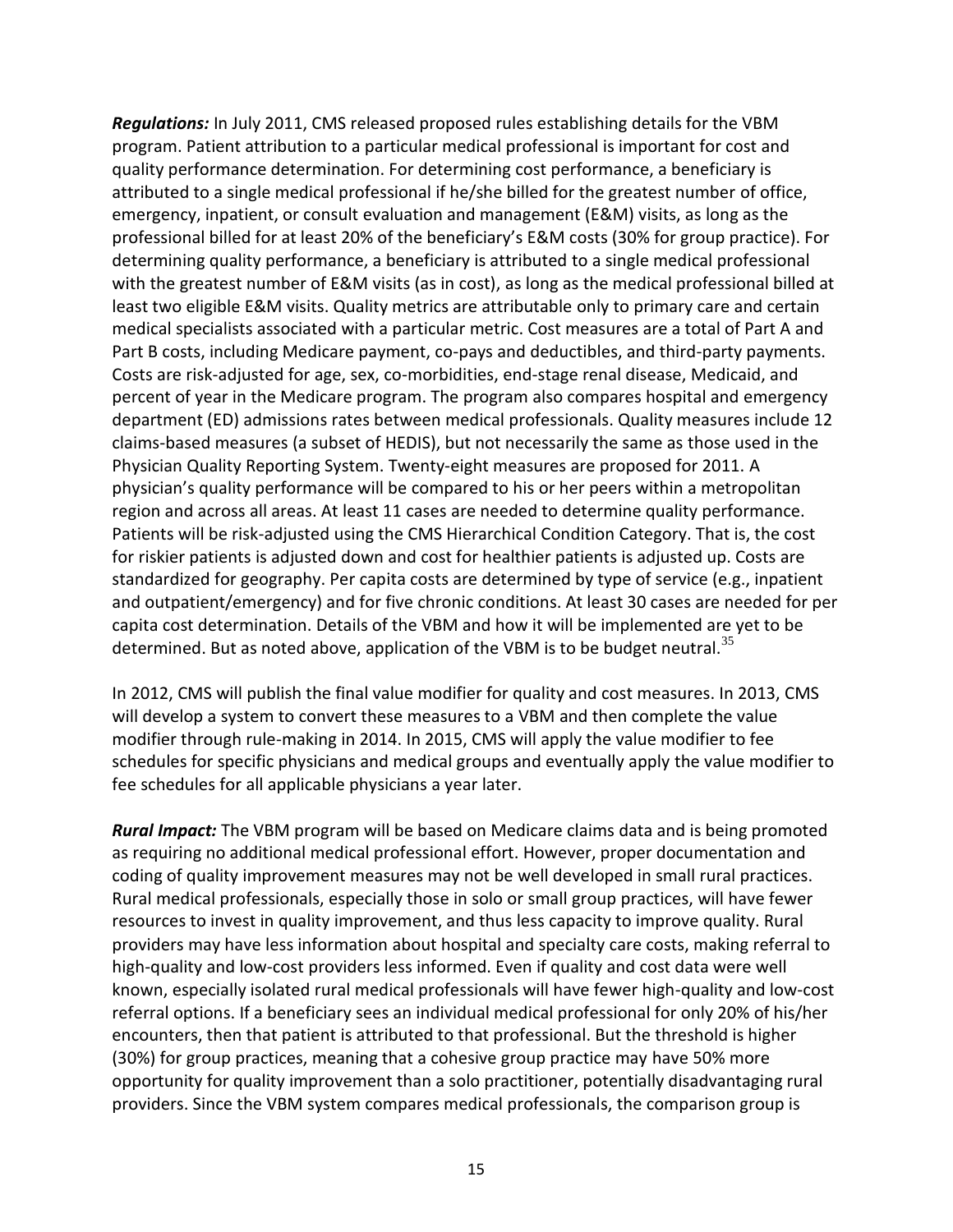important. Currently, performance is compared within two groups: same metropolitan area and same specialty statewide. Yet there is great variation across a state in a medical professional's capacity to improve quality and control costs, even within the same specialty.

### **Conclusions**

Although VBP program outcomes thus far are mixed, VBP provides incentives to improve clinical quality and patient experience while reducing cost inflation. CMS should actively include rural in new VBP program opportunities. Many rural providers are eager to demonstrate their high quality performance. Yet realities of rural providers' inability to take advantage of efficiencies of scale (volume) in a fee-for-service payment environment should not become a compounding disadvantage during VBP program participation. New VBP program designs should acknowledge the safety-net status of many rural providers and rural providers' fragile financial status exacerbated by a volume-dependent payment system. Risk-adjustment methodologies require special consideration since rural divergence from the mean dramatically increases the importance of special circumstances. In fact, consideration of rural disparities may be appropriate due to historic and persistent rural health disparities and access challenges. Assuring high quality care across all providers should be a policy goal that recognizes the unique needs of rural people and places to access a health care system that is both high quality and cost efficient. Ideally, VBP programs should be aligned *across* health care provider types to ensure coordination of services and to avoid "robbing" one provider to "pay" another. VBP performance measures must be pertinent to the services provided by rural providers. Finally, health services research should be engaged during VBP design *development* to ensure that program effectiveness evaluation accurately assesses new VBP health care payment policies.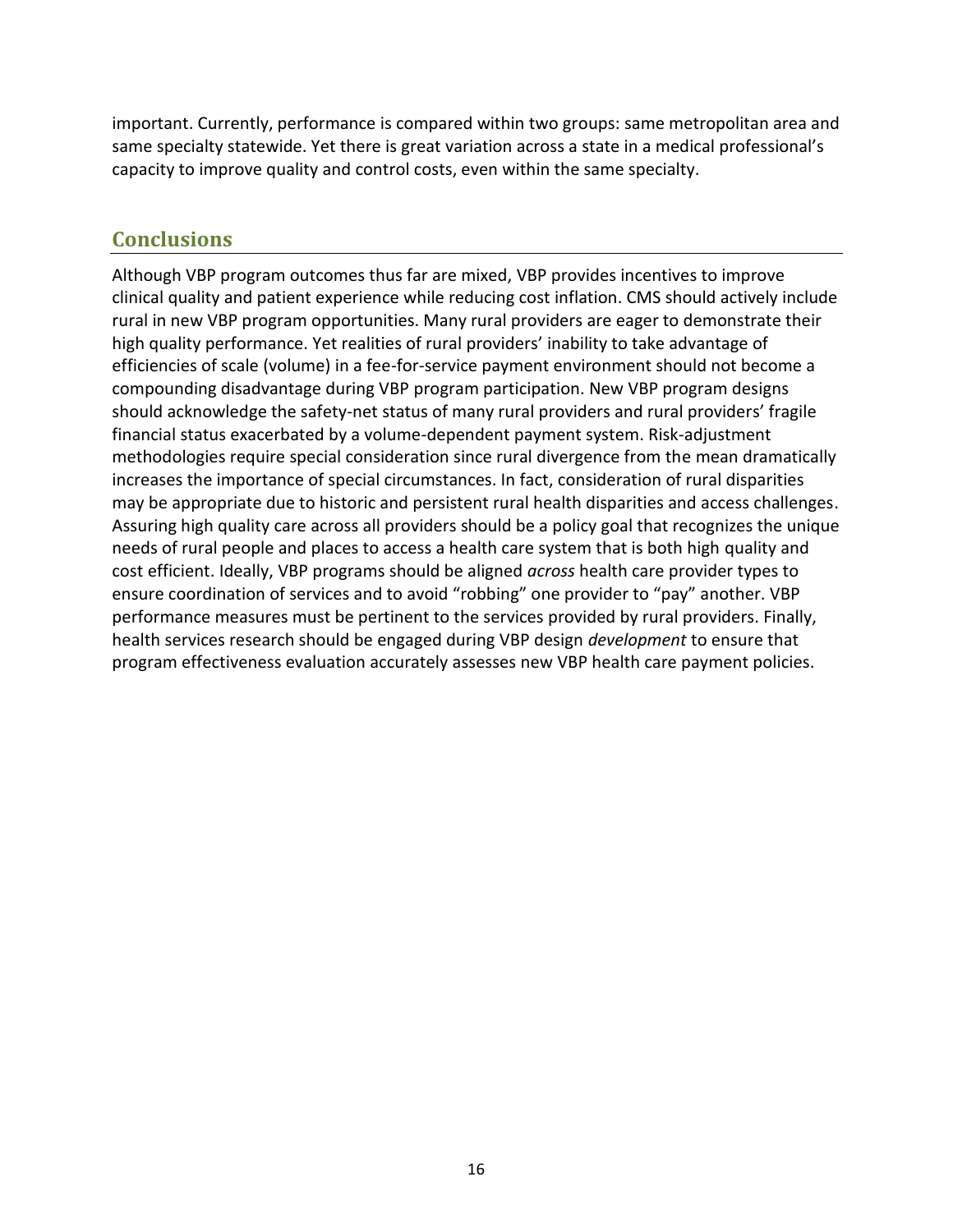|                 | <b>Current Payment</b> | <b>VBP Program</b>  |                                       | <b>Eventual New</b> | Performance         |                                                                                      |
|-----------------|------------------------|---------------------|---------------------------------------|---------------------|---------------------|--------------------------------------------------------------------------------------|
| <b>Provider</b> | System                 | <b>Status</b>       | <b>Key Dates</b>                      | Payment             | <b>Measures</b>     | <b>Rural Impact</b>                                                                  |
| Prospective     | Prospective payment    | <b>Final Rule</b>   | $2013 - program$                      | Withholds (1%       | Five process of     | Withholds are a significant risk to rural PPS                                        |
| Payment         | for an entire          | published August    | start                                 | increasing to       | care measures       | hospitals due to comparatively and                                                   |
| System          | hospitalization based  | 18, 2011            | $2017 - full$                         | 2%) to fund         | Patient experience  | historically low profit margins and fewer                                            |
| Hospital        | on DRGs adjusted by a  |                     | implementation                        | performance         | Efficiency score -  | resources to improve performance.                                                    |
|                 | wage index and cost    |                     |                                       | bonuses             | to be determined    |                                                                                      |
|                 | of living factor       |                     |                                       |                     |                     |                                                                                      |
| Critical        | Cost-based             | Legislation to      | $2012 -$                              | Unknown             | Unknown             | The challenge of cost-based reimbursement                                            |
| Access          | reimbursement for all  | establish a         | demonstration,                        |                     |                     | has delayed CAH VBP initiatives. Thus, CAH                                           |
| Hospital        | hospital services at   | demonstration       | but no planning                       |                     |                     | quality risks "falling behind." Depending on                                         |
|                 | 101% of cost           | VBP program         | activity to date                      |                     |                     | financial risk/reward ratios, low profit                                             |
|                 |                        | for CAHs in 2013    |                                       |                     |                     | margins and underdeveloped improvement                                               |
|                 |                        | - no proposed       |                                       |                     |                     | processes risk CAH viability.                                                        |
|                 |                        | regulations yet     |                                       |                     |                     |                                                                                      |
| Home            | Prospective payment    | Demonstration in    | $2008 - 2010 -$                       | Shared savings      | Seven OASIS         | Distance and drive times between home                                                |
| Health          | based on a 60-day      | seven states;       | demonstration                         |                     | measures            | health clients challenge efficiency. Smaller                                         |
| Agency          | episode, case mix,     | complete, but       |                                       |                     |                     | rural HHAs may be less able than large HHAs                                          |
|                 | outliers, and budget   | preliminary         |                                       |                     |                     | to offer the scope of services to improve                                            |
|                 | neutrality factors     | results only        |                                       |                     |                     | quality outcomes.                                                                    |
| Skilled         | Per diem rate based    | Demonstration in    | $2009 - 2011 -$                       | Shared savings      | Appropriate         | Rural SNFs in organizational or operational                                          |
| Nursing         | on historic costs      | three states;       | demonstration                         |                     | hospitalizations    | alignment with hospitals will be better                                              |
| Facility        | adjusted for case mix, | preliminary         |                                       |                     | MDS measures        | positioned to improve value. However,                                                |
|                 | geography, and         | results only        |                                       |                     | Survey deficiencies | Medicaid and Medicare payment systems                                                |
|                 | market basket index    |                     |                                       |                     |                     | that are not aligned will challenge rural SNFs                                       |
|                 |                        |                     |                                       |                     |                     | with less quality improvement                                                        |
|                 |                        |                     |                                       |                     |                     | infrastructure.                                                                      |
| Physician       | Payment for unique     | Proposed Rule       | 2013-data                             | VBM to be           | Quality (12         | Rural physicians will require detailed quality                                       |
| Value-Based     | and individual         | published July 19,  | collection                            | budget neutral,     | measures            | and cost data to determine best-value                                                |
| Modifier        | professional services  | $2011 - final rule$ | $2014 - VBM$                          | but details to      | increasing to 28)   | specialists and hospitals. Rural physicians                                          |
|                 | identified by CPT code | not yet issued      | development                           | be determined       | Admissions and ED   | will also require a professional comparison                                          |
|                 | and adjusted for       |                     | $2015$ – applies to<br>limited number |                     | visits              | group that accurately reflects their practice.<br>Current statewide comparisons lack |
|                 | geography              |                     | of physicians                         |                     | Per capita costs    | precision and reliability.                                                           |
|                 |                        |                     | $2017$ – applies to                   |                     |                     |                                                                                      |
|                 |                        |                     |                                       |                     |                     |                                                                                      |
|                 |                        |                     | all physicians                        |                     |                     |                                                                                      |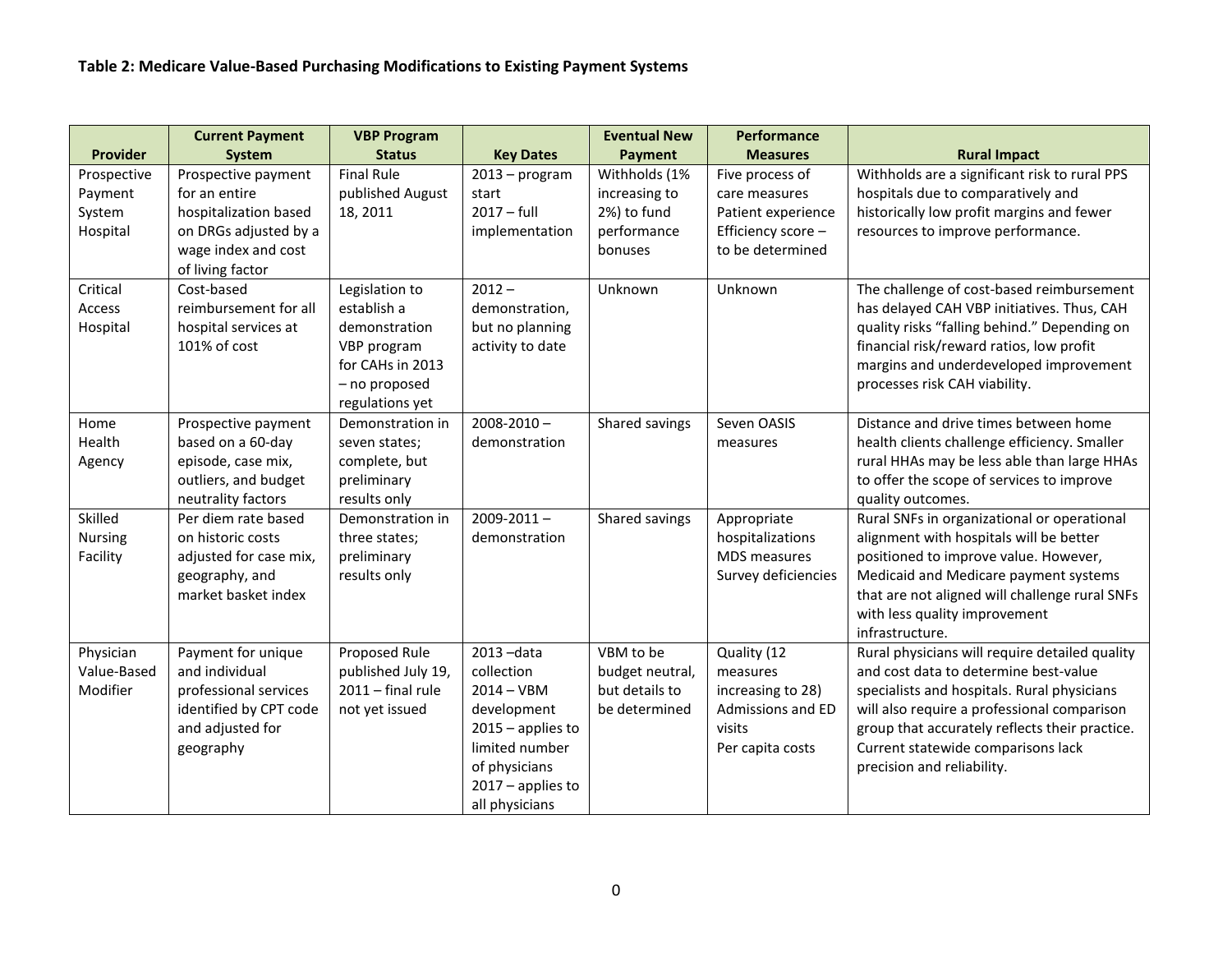#### **Notes**

<sup>1</sup> National Advisory Committee on Rural Health and Human Services (NACRHHS)." Value-Based Purchasing Demonstrations." *White Paper* September, 2011.

http://www.hrsa.gov/advisorycommittees/rural/publications/wpvaluebasedpurchasing092011.pdf Accessed June 2, 2012

for Critical Access and Small PPS Hospitals

<sup>2</sup> Centers for Medicare & Medicaid Services website. [http://www.cms.gov/default.asp.](http://www.cms.gov/default.asp)

<sup>3</sup> American Community Survey 2010 Estimates

<sup>4</sup> American Community Survey 2006-2010 Estimates

5 Committee on the Quality of Health Care in America, Institute of Medicine. *Crossing the Quality Chasm: A New Health System for the 21st Century.* Washington, DC: National Academy Press; 2001.

[http://www.nap.edu/openbook.php?record\\_id=10027&page=R1.](http://www.nap.edu/openbook.php?record_id=10027&page=R1)

6 Berenson RA. *Moving Payment from Volume to Value: What Role for Performance Measurement?* Robert Wood Johnson Foundation and Urban Institute; December 2010. [http://www.rwjf.org/files/research/71568full.pdf.](http://www.rwjf.org/files/research/71568full.pdf)

7 Frist B, McClellan M, Pinkerton JP, Kolb C, Gingrich N. How the G.O.P. can fix health care. *New York Times.* February 21, 2010. http://www.nytimes.com/2010/02/22/opinion/22healthintro.html?pagewanted=all

8 Congressional Budget Office. *Lessons from Medicare's Demonstration Projects on Disease Management, Care Coordination, and Value-Based Payment;* January 2012.

[http://www.cbo.gov/sites/default/files/cbofiles/attachments/01-18-12-MedicareDemoBrief.pdf.](http://www.cbo.gov/sites/default/files/cbofiles/attachments/01-18-12-MedicareDemoBrief.pdf)

9 Bennett KJ, Olatosi B, Probst JC. *Health Disparities: A Rural – Urban Chartbook.* Columbus, SC: South Carolina Rural Health Research Center; 2008.

<sup>10</sup> National Center for Health Statistics. *Health, United States, 2010.* Table 56 (page 1 of 2). Respondent-assessed health status, by selected characteristics: United States, selected years 1991–2009. Hyattsville, MD; 2011.

<sup>11</sup> National Center for Health Statistics. *Health, United States, 2010*. Table 54. Basic actions difficulty and complex activity limitation among adults 18 years of age and over, by selected characteristics: United States, selected years 1997–2009. Hyattsville, MD; 2011.

<sup>12</sup> National Center for Health Statistics. *Health, United States, 2010.* Table 138 (page 2 of 3). No health insurance coverage among persons under 65 years of age, by selected characteristics: United States, selected years 1984– 2009. Hyattsville, MD; 2011.

<sup>13</sup> Jha AK, Orav EJ, Epstein AM. The effect of financial incentives on hospitals that serve poor patients. *Ann Intern Med.* 2010;153:299-306. [http://www.annals.org/content/153/5/299.full.pdf+html.](http://www.annals.org/content/153/5/299.full.pdf+html)

<sup>14</sup> Weinick, RM *et al*. Hospital executives' perspectives on pay-for-performance and racial/ethnic disparities in care. *Med Care Res Rev.* 2010;67(5):574-589.

[http://mcr.sagepub.com/content/early/2010/01/06/1077558709354522.abstract.](http://mcr.sagepub.com/content/early/2010/01/06/1077558709354522.abstract)

<sup>15</sup> Haywood TT, Kosel KC. The ACO model — a three-year financial loss? *N Engl J Med.* 2011;364:e27 [http://www.nejm.org/doi/pdf/10.1056/NEJMp1100950.](http://www.nejm.org/doi/pdf/10.1056/NEJMp1100950)

<sup>16</sup> Moscovice, I. Can bundling and accountable care organizations work in rural America? Rural Health Care Leadership Conference; February 8, 2012; Phoenix, AZ.

<sup>17</sup> Patient Protection and Affordable Care Act. Pub L no. 111-148. Section 3001.

<sup>18</sup> Centers for Medicare & Medicaid Services. Summary of Hospital Inpatient VBP Program. CMS-3239-F.

<sup>19</sup> Bricker and Eckler. Summary of Hospital Inpatient VBP Program. CMS-3239-F.

[http://www.bricker.com/services/resource-details.aspx?resourceid=488.](http://www.bricker.com/services/resource-details.aspx?resourceid=488)

<sup>20</sup> Pink, G. Rural hospital profitability, data trends. *Healthcare Financial Management.* April 2011;65(4).

<sup>21</sup> Patient Protection and Affordable Care Act. Pub L no. 111-148. Section 3001. June 9, 2010.

<sup>22</sup> RUPRI Health Panel. *CMS Value-Based Purchasing Program and Critical Access Hospitals.* Columbia, MO: Rural Policy Research Institute; January 2009. [http://www.rupri.org/Forms/CAH\\_VBP\\_Final.pdf.](http://www.rupri.org/Forms/CAH_VBP_Final.pdf)

<sup>23</sup> Moscovice I, Town R. Critical access hospital quality and financial performance in a value-based purchasing program. Presented at Harmonizing Health and Economics Conference; July 2009; Beijing, China.

[http://ihea2009.abstractbook.org/presentation/977/.](http://ihea2009.abstractbook.org/presentation/977/)

 $\frac{24}{4}$  http://www.flexmonitoring.org/